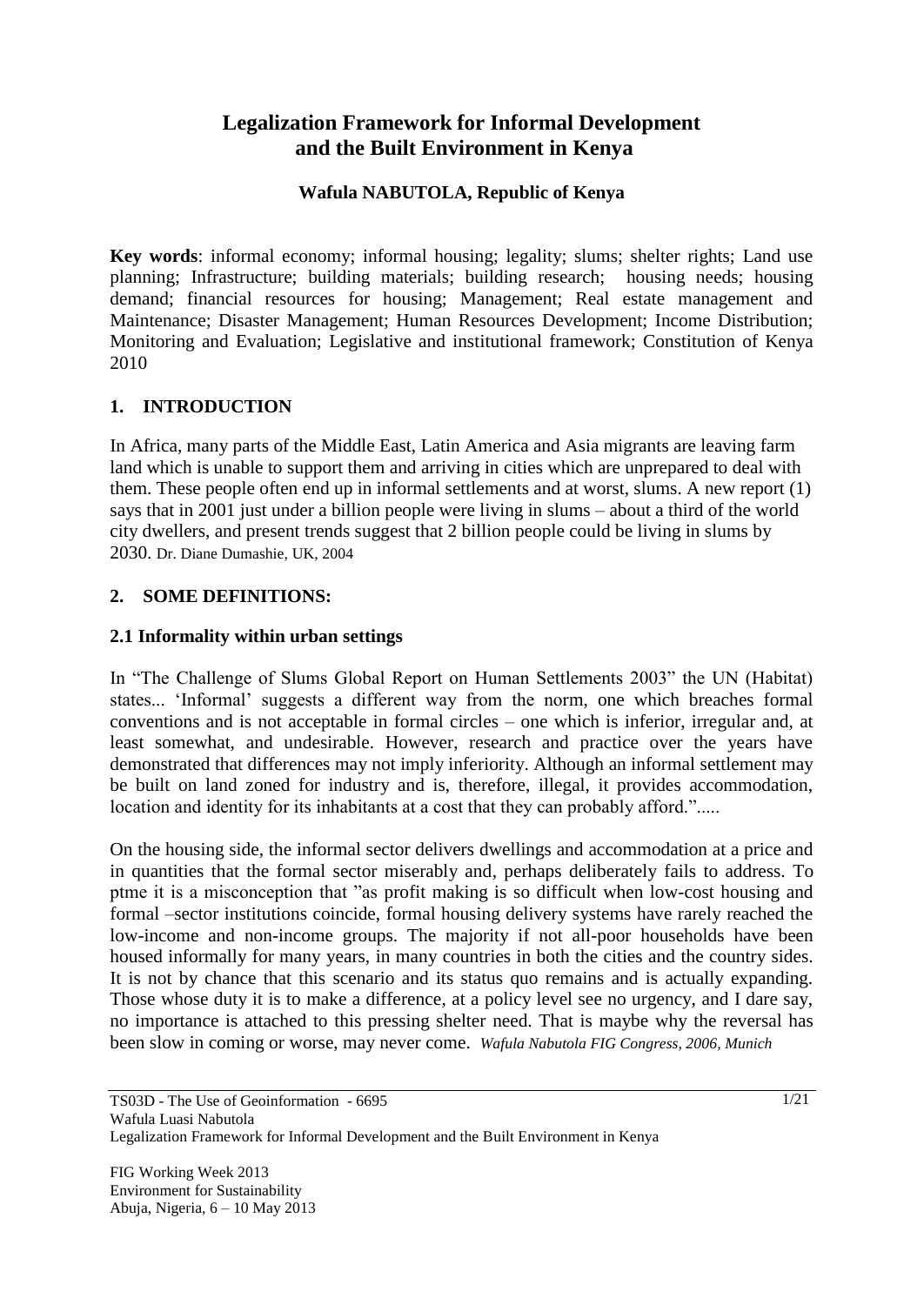- Currently unregistered economic activities (of which shelter is paramount) which contribute to the officially calculated (or observed) Gross National Product.
- Smith (1994, p. 18) defines it as "market-based production of goods and services, whether legal or illegal that escapes detection in the official estimates of GDP."
- It becomes clear that the informal economy includes unreported income from the production of legal goods and services, either from monetary or barter transactions - hence all economic activities which would generally be taxable were they reported to the state (tax) authorities. In general, a precise definition seems quite difficult, if not impossible as "the informal economy develops all the time according to the 'principle of running water': it adjusts to change s in taxes, to sanctions from the tax authorities and to general moral attitudes, etc. UN Habitat, 2009

## **3. HOUSING PROBLEMS AND CHALLENGES IN KENYA**

Since the early times, man has made relentless efforts to obtain food and shelter. The struggle for these basic needs has increased progressively as the human race advances in numbers and cultural diversity. The Universal Declaration of Human Rights of 1948 recognizes the right to adequate housing as an important component of the right to adequate standard of living.

- 1. This has been further reaffirmed by subsequent various international instruments including the International Covenant on Economic, Social and Cultural Rights of 1966, the Istanbul Declaration and Habitat Agenda of 1996 and the Declaration on Cities and Other Human Settlements in the New Millennium of 2001. In all these instruments, housing is understood in the broader context of the shelter fabric together with the living environment. 2. Improvement of housing for the Kenyan population is a major concern to the Government. This concern has been influenced by the fact that the improvement in housing stock is a strategically important social and economic investment.
- 2. In addition, well-planned housing and infrastructure of acceptable standards and affordable cost when combined with essential services affords dignity, security and privacy to the individual, the family and the community as a whole. Adequate shelter also prevents social unrest occasioned by depravity and frustrations of people living in slums and informal settlements. Besides this social function, housing is also an investment good contributing both directly and indirectly towards poverty reduction through employment generation, raising of incomes, improved health and increased productivity of the labour force.

Having regard to these important functions of housing, it is the Government's long term objective to move towards a situation where every individual or family lives in decent affordable housing whether publicly or privately developed to meet the necessary requirements of security, health and privacy. The delivery of housing and associated facilities, however, entails the usage of scarce resources such as land, building materials, labour and finance. Efficient utilization of these scarce resources requires the formulation of an effective housing policy that sets out goals and objectives for all the actors in the entire housing delivery system. However, such a policy must be continuously revised and monitored, as and when necessary to conform to the changing circumstances.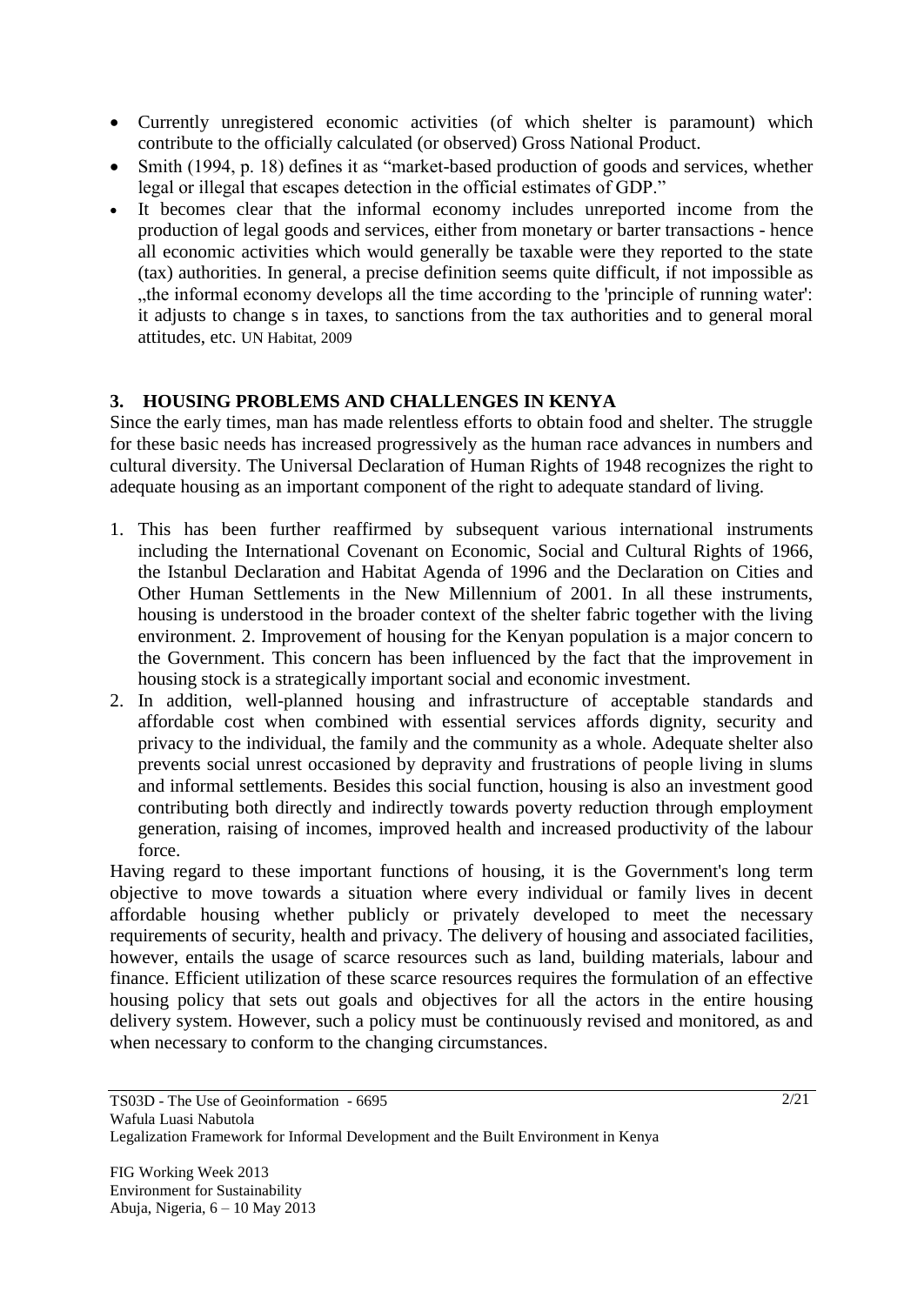## **3.1 Historical perspective**

*Human settlement challenges in the urban areas can be traced from the 1920's when almost all Africans lived in unregulated settlements emanating from the colonial apartheid type policies (NACHU) 1999. The physical development of Nairobi was based on the British Model of the garden city plan. Furthermore, the colonial government had a policy of controlling the African urban population. This was driven by;* 

*• The desire to keep African wages low*

*• To segregate the African living quarters from the European residential areas*

*• To ensure that reasonable standards of public health among the African population was realized in order to prevent spread of diseases*

*This was realized through stratification of human settlements along racial lines. The effect of this 'ethnic tripartition' was the Europeans overwhelmingly occupied the north western and western areas of high rent and high land values, the Asians predominated the north-eastern parts while the Africans were consigned to the densely populated east and south of the city. Moreover the colonial government frowned upon the provision of large scale public housing to discourage influx of Africans into the urban areas save as domestic workers. Indeed to date there still exists some level of racial compartmentalization and since independence further segregation has been along economic considerations.*

S. K Gitau quoting Stren and Salau (Wafula Nabutola, Cairo, 2005 – Upgrading Informal settlements in Kenya)

## **4. POLICY EVOLUTION**

The first comprehensive Housing Policy for Kenya was developed in 1966/67 as Sessional Paper No. 5. At that time Kenya's population was just over 9 million people growing at a rate of 3 percent per annum for the whole country and 5 to 6 percent pre annum in the urban areas. The annual housing requirements then were 7,600 and 38,000 new units in urban and rural areas respectively. The policy directed the Government "to provide the maximum number of people with adequate shelter and a healthy environment at the lowest possible cost".

The policy advocated for slum clearance and encouraged mobilization of resources for housing development through aided self-help and co-operative efforts. Emphasis was placed on enhanced co-ordination to increase efficiency in programmes and projects preparation. Other areas addressed in the policy paper included increased research in locally available building materials and construction techniques, and housing for civil servants through home ownership schemes in urban areas as well as institutional and pool housing schemes in remote stations.

## **5. HOUSING PROBLEMS AND CHALLENGES**

Investments in the housing sector since and despite the 1966/67 Policy have been minimal and sporadic. The demand for housing still far outstrips supply. High rate of urbanization, increasing poverty and escalation of housing costs and prices have made the provision of housing, infrastructure and community facilities one of the daunting challenges in the socioeconomic development of the country. Research on low cost building materials and construction techniques has been limited thus not providing viable guidance to the development of the sector. Moreover, stringent planning regulations and high infrastructural standards have been an impediment in the housing delivery system.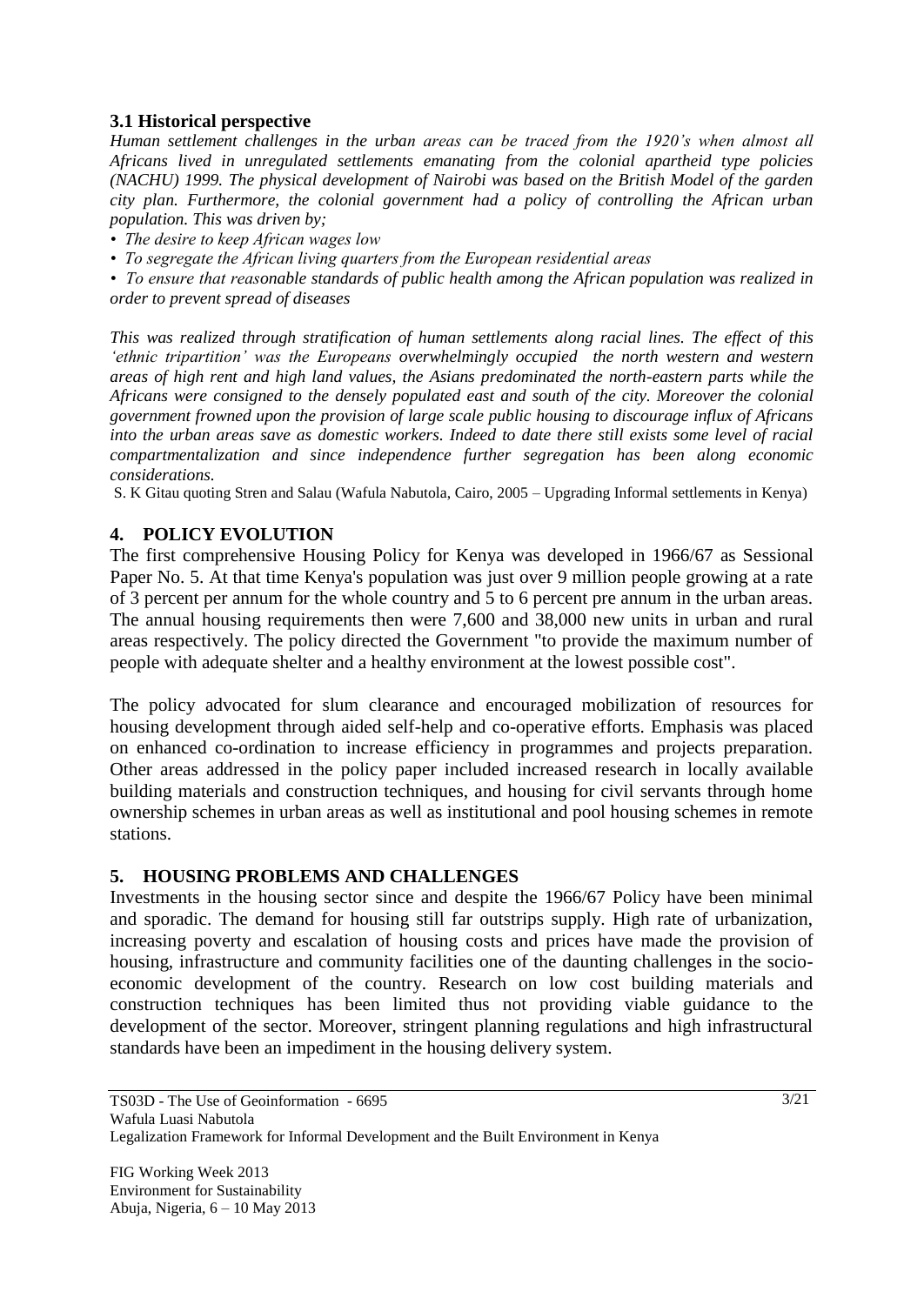The high level of poverty has rendered access to decent housing an elusive dream to the swelling ranks of people living below the absolute poverty line. The problem in urban areas is mainly that of acute shortage in the number of habitable dwellings, inadequate infrastructure, community facilities and services, overcrowding and extensive slums and squatter settlements. The situation was aggravated by socio-economic reforms of the mid 1980's especially the Structural Adjustment Programmes (SAPs). On the other hand, the major problem in rural areas is mainly that of poor quality of the shelter fabric and limited access to safe drinking water.

The estimated current urban housing needs are 150,000 units per year. This level of production can be achieved if the existing resources are fully utilized by the private sector with the enabling hand of the Government. It is estimated that the current production of new housing in urban areas is only 20,000-30,000 units annually, giving a shortfall of over 120,000 units per annum. This shortfall in housing has been met through proliferation of squatter and informal settlements and overcrowding. The institutional housing situation for public servants, especially for the Police and Prisons staff has greatly deteriorated over the years. It is alarming that currently a section of the uniformed forces live in deplorable conditions with up to four families sharing a house meant for only one family thereby compromising everyone's privacy.

Various interventions and strategies have been introduced in the past to alleviate the above situation. For instance following the International Year of Shelter for the Homeless in l987, the National Shelter Strategy to the Year 2000 was formulated to advocate a change in policy. Since the public sector was unable to meet the challenge through direct provision of housing, the solution had to be sought within an enabling approach, where the Government facilitates other actors to invest in shelter.

In l990, the process towards housing policy review was initiated and the same objective was pursued. It has therefore become necessary to have a critical look into present and future performance of the entire housing sector and formulate a new policy and strategies that will guide the preparation and implementation of future housing programmes. The review of the housing policy is intended to provide a guide in this direction as Kenya, along with other members of the international community, implements the Habitat Agenda and the National Plan of Action on Shelter and Human Settlements to the year 2020. This policy has adopted an enabling strategy, guided by the principles of partnership and participation by all partners in accordance with their comparative advantages. It gave birth to Housing Policy of 2004.

## **6. POLICY AIMS:**

- **1.** Enabling the poor to access housing and basic services and infrastructure necessary for a healthy living environment especially in urban areas.
- **2.** Encouraging integrated, participatory approaches to slum upgrading, including incomegenerating activities that effectively combat poverty.
- **3.** Promoting and funding of research on the development of low cost building materials and construction techniques.
- **4.** Harmonizing existing laws governing urban development and electric power to facilitate

 $4/21$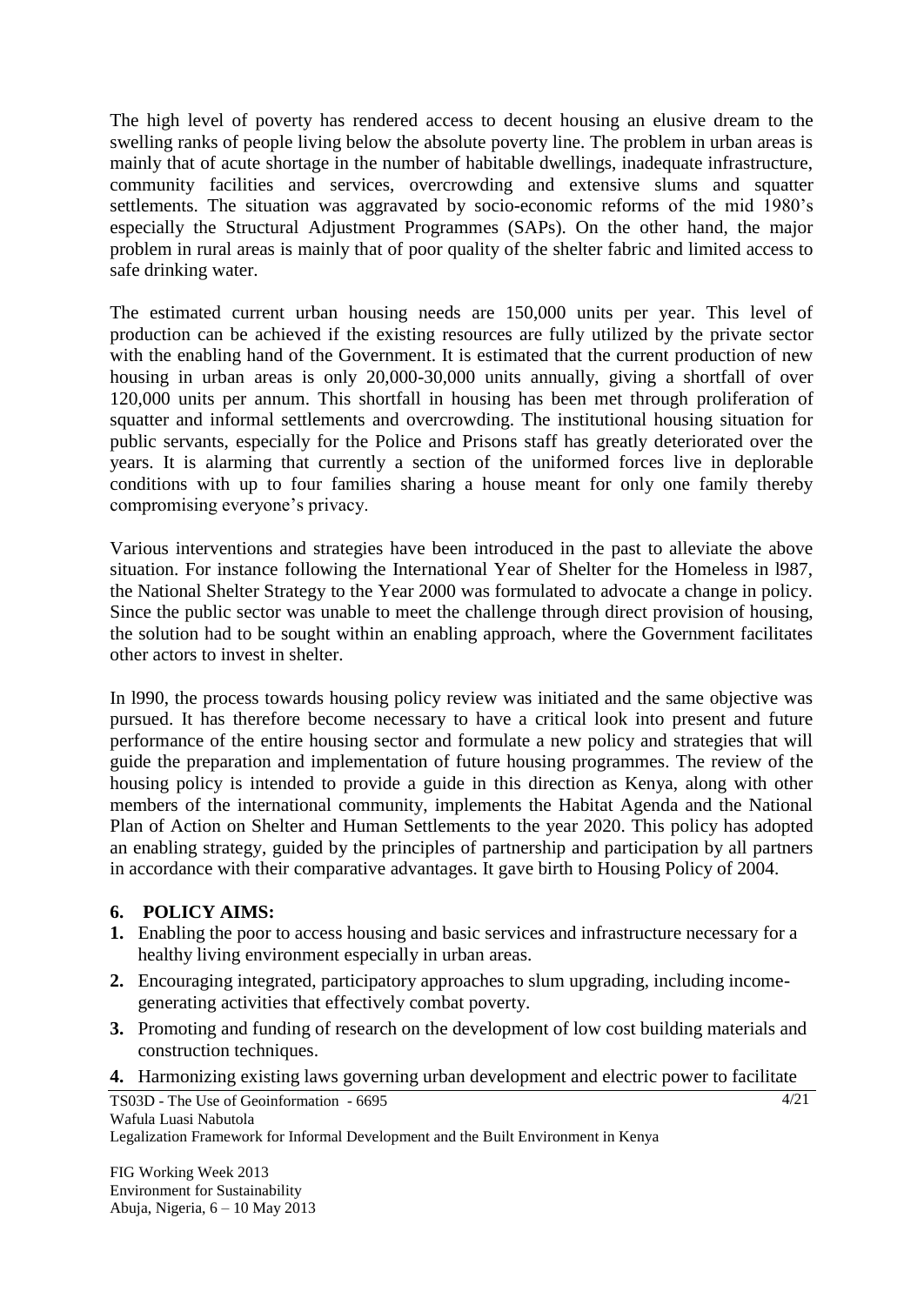more cost effective housing development

- **5.** Facilitating increased investment by the formal and informal private sector, in the production of housing for low and middle-income urban dwellers.
- **6.** Creating a Housing Development Fund to be financed through budgetary allocations and financial support from development partners and other sources.

In its commitment to improved housing the Government of Kenya introduced a National Housing Policy that comprehensively sought to addresses the shelter problem. The Sessional Paper comprises four elements.

- a. Element one is on policy targets and highlights urban housing, rural housing, slum upgrading and vulnerable groups; and proposes solutions, which include poverty alleviation.
- b. Element two is on main housing inputs and addresses ways of managing the housing inputs namely land, infrastructure, building materials, building technology and finances.
- c. Element three covers estate management and maintenance necessary to ensure long lifespan for housing stock, disaster management, environmental impact assessment for major housing projects, human resource development and monitoring and evaluation.
- d. Element four deals with legislative and institutional framework and assigns specific roles to various stakeholders. Under this element the policy also proposes enactment of a Housing Act to strengthen the role of the Ministry in-charge of housing in regulating housing development.

## **7. GOALS AND OBJECTIVES OF THE HOUSING POLICY**

## **7.1 The goal**

The overall goal of the Housing Policy is to facilitate the provision of adequate shelter and a healthy living environment at an affordable cost to all socio-economic groups in Kenya in order to foster sustainable human settlements. This will minimize the number of citizens living in shelters that are below the habitable living conditions. It will also curtail the mushrooming of slums and informal settlements especially in the major towns.

#### **8. SPECIFIC OBJECTIVES**

a) To facilitate progressive realization of the right to adequate housing by all ;

b) To promote the development of housing that is functional, healthy, aesthetically pleasant and environmentally friendly;

c) To earmark and set aside land for public housing development in urban areas;

d) To facilitate access to land and security of tenure for all socio-economic groups;

e) To eliminate legal and customary barriers, where they exist, to women's equal access and control of land and finance;

f) To increase the proportion of the exchequer allocation for housing delivery and human settlements facilitation;

g) To facilitate greater access to funds from the domestic markets by housing developers and to promote innovative ways of mobilizing finances by and for the vulnerable groups;

TS03D - The Use of Geoinformation - 6695 5/21 h) To assist the low-income earners and economically vulnerable groups in housing

Wafula Luasi Nabutola

Legalization Framework for Informal Development and the Built Environment in Kenya

FIG Working Week 2013 Environment for Sustainability Abuja, Nigeria, 6 – 10 May 2013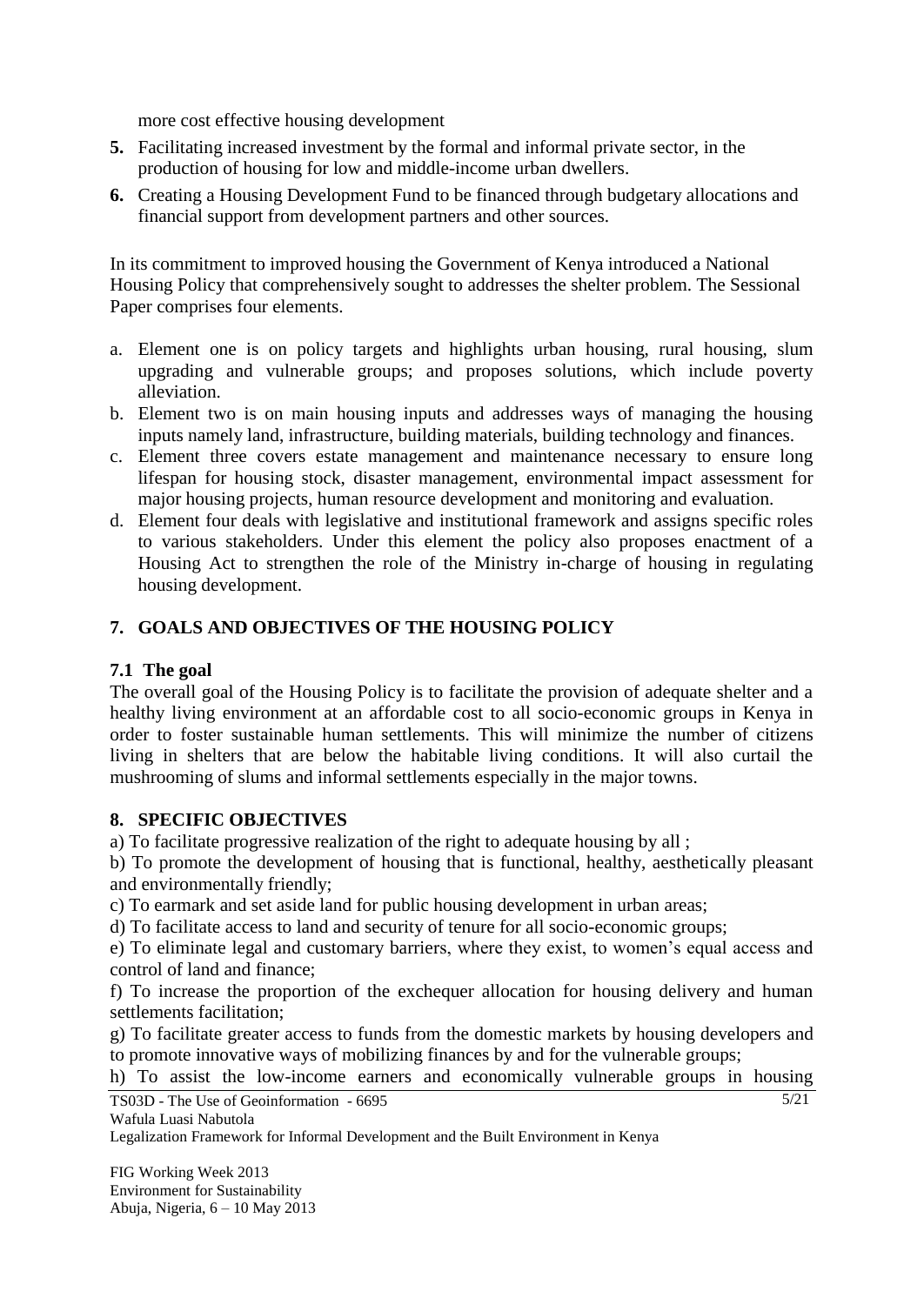improvement and production;

i) To improve the quality of existing stock of houses;

j) To encourage research and popularize the use of appropriate building materials that are locally available and low cost building technologies to reduce the cost of housing;

k) To contribute to the alleviation of poverty by creating employment opportunities among the poor through building material production and construction processes as well as promote income-generating activities within the built environment;

l) To provide and improve infrastructural facilities in both the rural and urban areas so as to improve human settlements and living environments ;

m) To protect the environment of human settlements and of ecosystems from pollution, degradation, and destruction in order to attain sustainable development;

n) To mobilize resources and strengthen capacity building in order to facilitate increased investment in the housing sector;

o) To streamline the legal and institutional framework to promote housing development;

p) To promote inclusive participation of the private sector, public sector, community based organizations, Non-Governmental Organizations, co-operatives, communities and other development partners in planning, development and management of housing programmes.

While all this was being debated inside and outside Parliament, the population was growing; the number of informal settlements was rising. There were evictions and burning of homes.

## **9. CONSTITUTION OF KENYA 2010 (CoK 2010)**

This was the lastest attempt at legalizing the elimination of informal settlements.Specific provisions in the CoK 2010 cater for this

- 1) Article 19 (2) The purpose of recognising and protecting human rights and fundamental freedoms is to preserve the dignity of individuals and communities and to promote social justice and the realisation of the potential of all human beings.
- 2) Article 20 (1) The Bill of Rights applies to all law and binds all State organs and all persons.
- 3) Article 20(5) In applying any right under Article 43, if the State claims that it does not have the resources to implement the right, a court, tribunal or other authority shall be guided by the following principles––

(*a*) It is the responsibility of the State to show that the resources are not available;

(*b*) In allocating resources, the State shall give priority to ensuring the widest possible enjoyment of the right or fundamental freedom having regard to prevailing circumstances, including the vulnerability of particular groups or individuals; and

(*c*) The court, tribunal or other authority may not interfere with a decision by a State organ concerning the allocation of available resources, solely on the basis that it would have reached a different conclusion.

4) Article 21

a. It is a fundamental duty of the State and every State organ to observe, respect, protect, promote and fulfill the rights and fundamental freedoms in the Bill of Rights.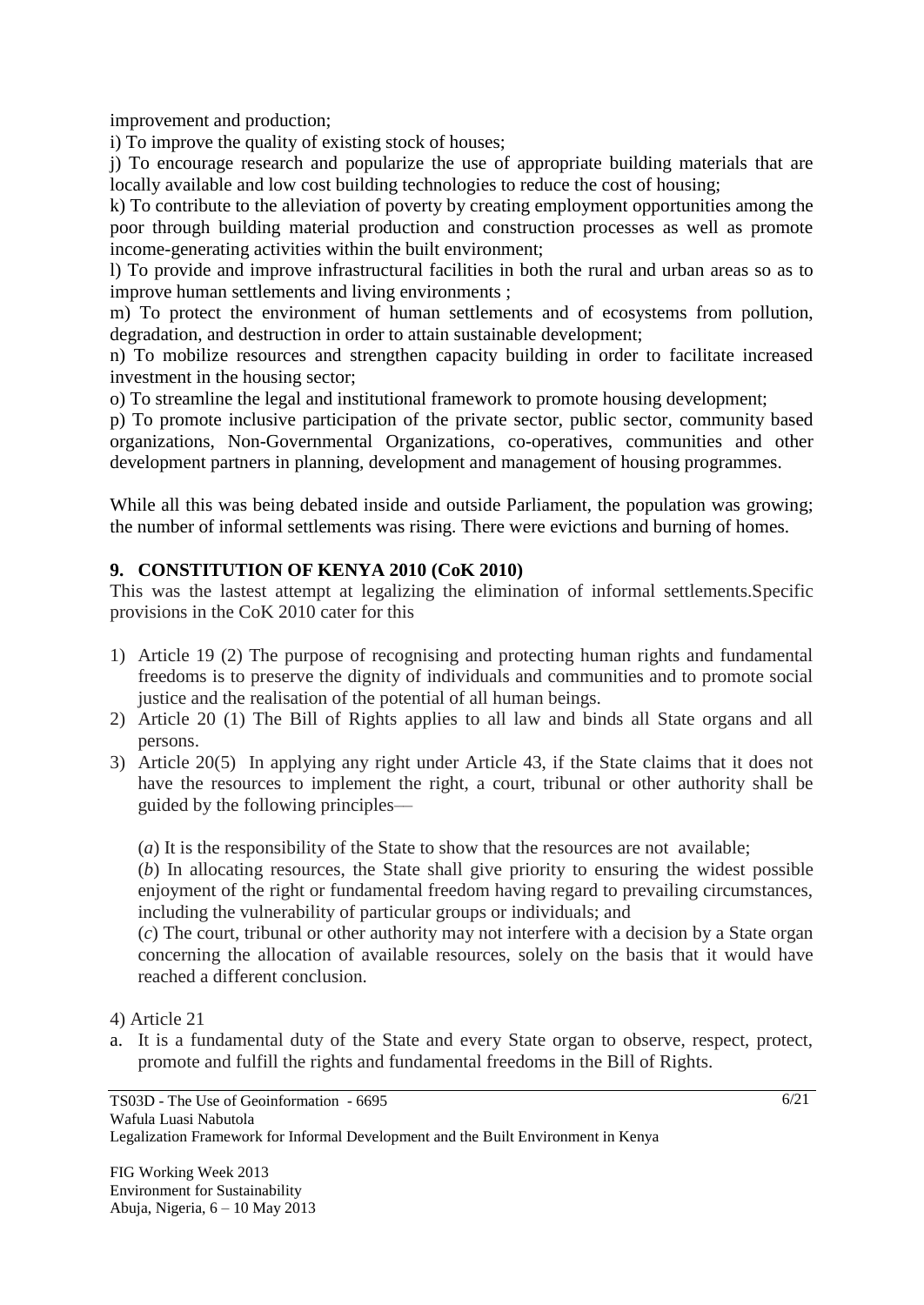- b. The State shall take legislative, policy and other measures, including the setting of standards, to achieve the progressive realization of the rights guaranteed under Article 43.
- c. All State organs and all public officers have the duty to address the needs of vulnerable groups within society, including women, older members of society, persons with disabilities, children, youth, members of minority or marginalised communities, and members of particular ethnic, religious or cultural communities.
- 5) Article 22 (1) Every person has the right to institute court proceedings claiming that a right or fundamental freedom in the Bill of Rights has been denied, violated or infringed, or is threatened.
- 6) Article 43 of the Constitution of Kenya 2010 (CoK 2010) provides for **Economic and social rights. Article 43.** (1) Every person has the right—

(*a*) to the highest attainable standard of health, which includes the right to health care services, including reproductive health care;

- (*b*) to accessible and adequate housing, and to reasonable standards of sanitation;
- (*c*) to be free from hunger, and to have adequate food of acceptable quality;
- (*d*) to clean and safe water in adequate quantities;
- (e) to social security; and
- (*f*) to education.
- (2) A person shall not be denied emergency medical treatment.

 (3) The State shall provide social security to persons who are unable to support themselves their dependants.

## **10. GOVERNMENT YET TO ADDRESS INFORMAL HOUSING IN KENYA: WORLD BANK AND CENTRAL BANK OF KENYA WORKSHOP ON MORTGAGES**

**DAILY NATION:** Thursday, 17 February 2011 14:16

- The informal settlement in Kenya is said to be growing rampantly in major towns across the country with Government efforts to provide adequate and affordable housing in Kenya still a major challenge: -
- It is estimated that the annual unmet housing need in urban Kenya is about 80,000 units, and this is expected to rise to more than 200,000 units in the years to come, as urbanization gathers pace.
- According to a survey dubbed Developing Kenya's Mortgage Market conducted by World Bank in partnership with Central Bank of Kenya, affordability of housing in rural areas is low as income is not high enough for mortgage market to develop, while in urban areas just 8 percent of the population could afford a mortgage product.
- With 2010 Annual housing need estimated at 210,000 and the current urbanization level standing at 39.7 percent (Census 2009) and projected to hit 50 percent by 2030 there is a huge demand for housing in the country. Current supply is estimated at 50,000 and the existing shortfall is 2m houses.
- During a workshop to discuss the survey, World Bank country Director Johannes Zutt said Kenya has been urbanizing rapidly and it will continue to do so. But the country will not get the agglomeration benefits of urbanization unless it also makes its urban centres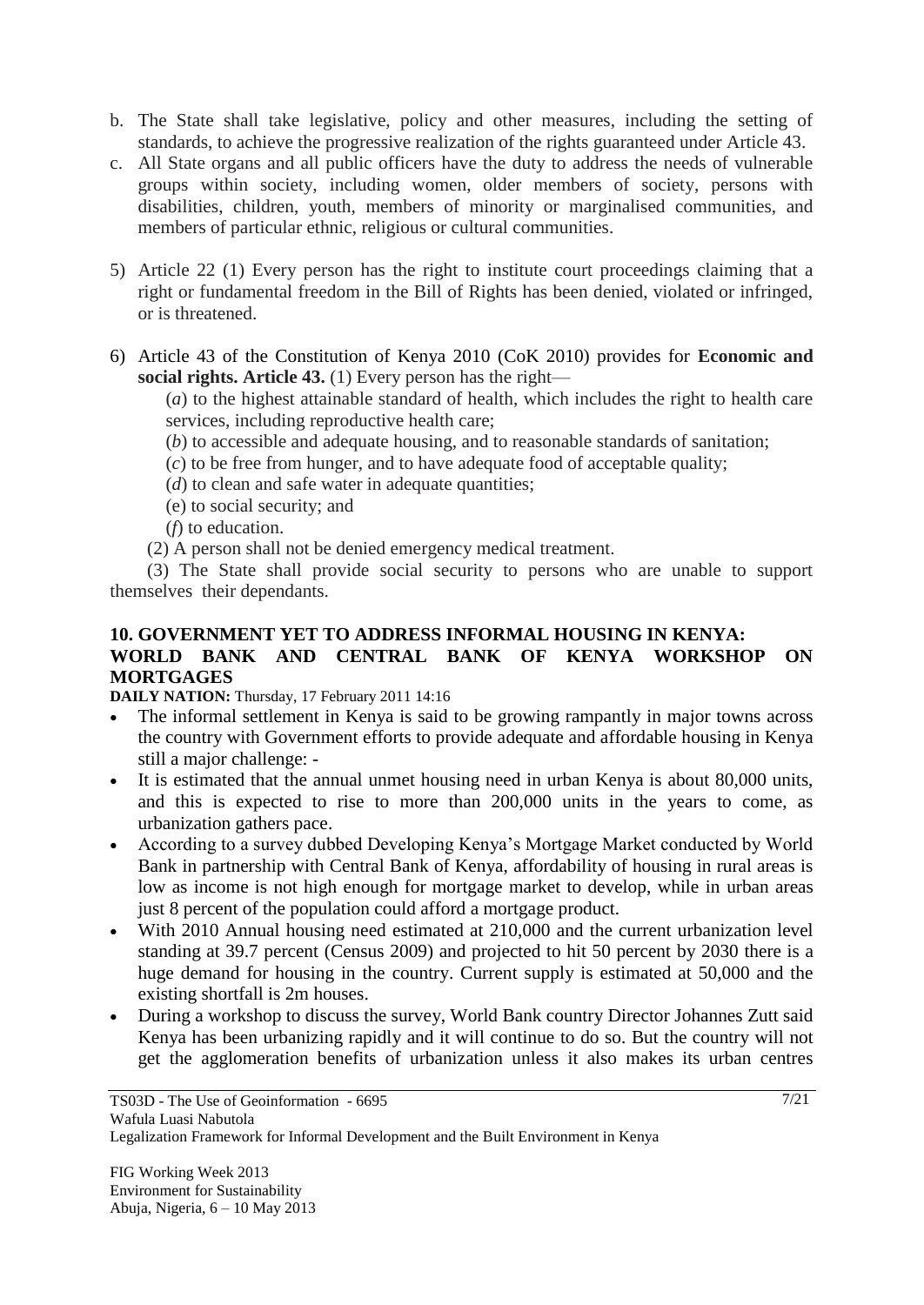work—and this means providing electricity, water, public transportation, and of course adequate and affordable housing.

- $\bullet$  "To meet this unmet need, it is vital to ensure we have good-quality affordable living spaces that will enable urban Kenyans to be healthy and productive. We cannot afford to allow the informal settlements that are already evident in all cities in Kenya to grow unhindered"
- ―We will soon be presenting to our Board for its consideration a \$100m (Ksh 8 billion) Informal Settlements Improvement project—which will build on an existing \$100m (Ksh 8 billion) Municipal project that we started last year," said Zutt
- Zutt further said to strengthen the housing sector and to have a thriving mortgage market; the sector needs to have strong partnerships – between the public sector and the private sector, among public sector bodies such as the Ministry of Finance and Ministry of Housing, and within the private sector, between financiers and developers.
- He was echoed by the Central Bank of Kenya Governor Njuguna Ndungu who pledged support to the housing sector saying it does not only contribute 2.5 percent of the GDP but also a key contributor to employment.
- ―Construction and real estate are big employers hence has a critical role to play in the economic development of the country, therefore 16,000 mortgage accounts is very minimal and need to be expanded," said Ndungu.

## **11. ROLES OF CIVIL SOCIETY**

CIVIL SOCIETY IS increasingly recognized as being critical to the successful realization of development. Grassroots organizations are regarded as a new panacea for people-centred, propoor development. But should this be the case? Low-income communities are subject to division due to unequal access to power, prestige, income and capital. Do such organizations really support their poorest members to increase and achieve development options?

How do NGOs truly support participatory processes?

- 1. Do their staff use their professional skills and expertise to enable the poor to control development programmes, or does decision-making remain in the hands of a few?
- 2. Do grassroots organizations and NGOs reduce poverty, or is their role to reinforce dependency, powerlessness and exclusion?
- 3. And how does the state intervene to influence these organizations and the way in which they are developing?

These are the questions that need to be understood if issues of empowerment and participation are to be addressed.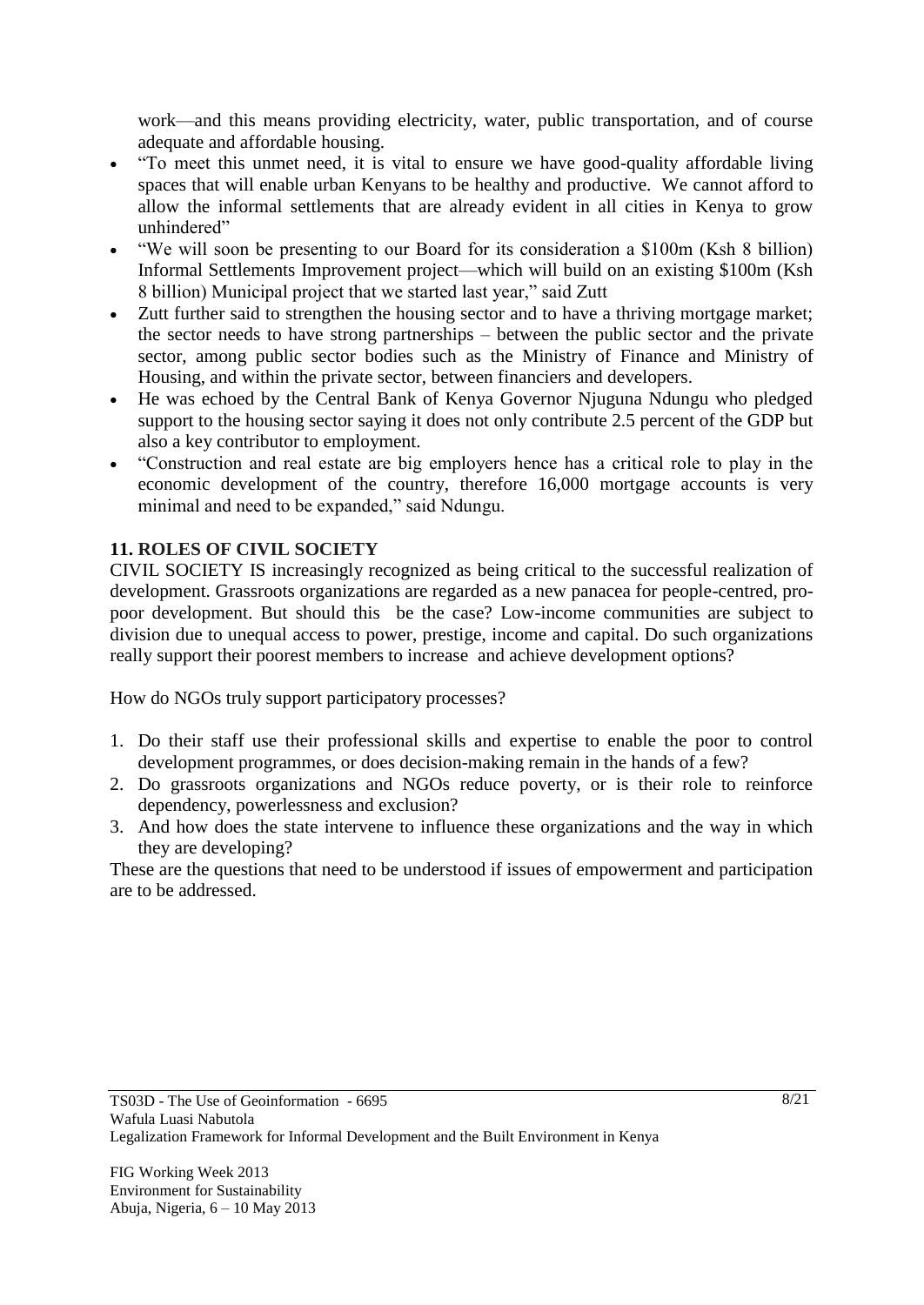

THE OBTAINING SITUATION THE IDEAL SITUATION

# **IN DESPERATION WE SEE MORE AND MORE OF THESE**

Military personnel, fire brigade and aid workers search for bodies at the site of the six-storey building that collapsed at Embakasi, Nairobi, on Tuesday. Four people were confirmed dead by Thursday

# **12. LITIGATION VS LOCAL AUTHORITY**

The building that collapsed in Embakasi killing at least four people had been earmarked for demolition by the City Council two years ago. The developer of the building however moved to court stopping the demolition resulting to a battle whose climax was a court order that Town Clerk Philip Kisia be committed to 21 days civil jail. Mr Kisia was at pains on Thursday, to explain the council's efforts to stop the construction of the house in Pipeline estate. The clerk further sent alarm over other illegal buildings in Embakasi-Pipeline, Kahawa West Phase II, Tassia, Umoja Zone 8 and 9, Kayole, Roysambu and Mwiki and cautioned tenants against occupying them. He said council employees had been blocked from inspecting construction work in the estates by illegal gangs.

In Parliament, Local Government minister Musalia Mudavadi was put to task by MPs over his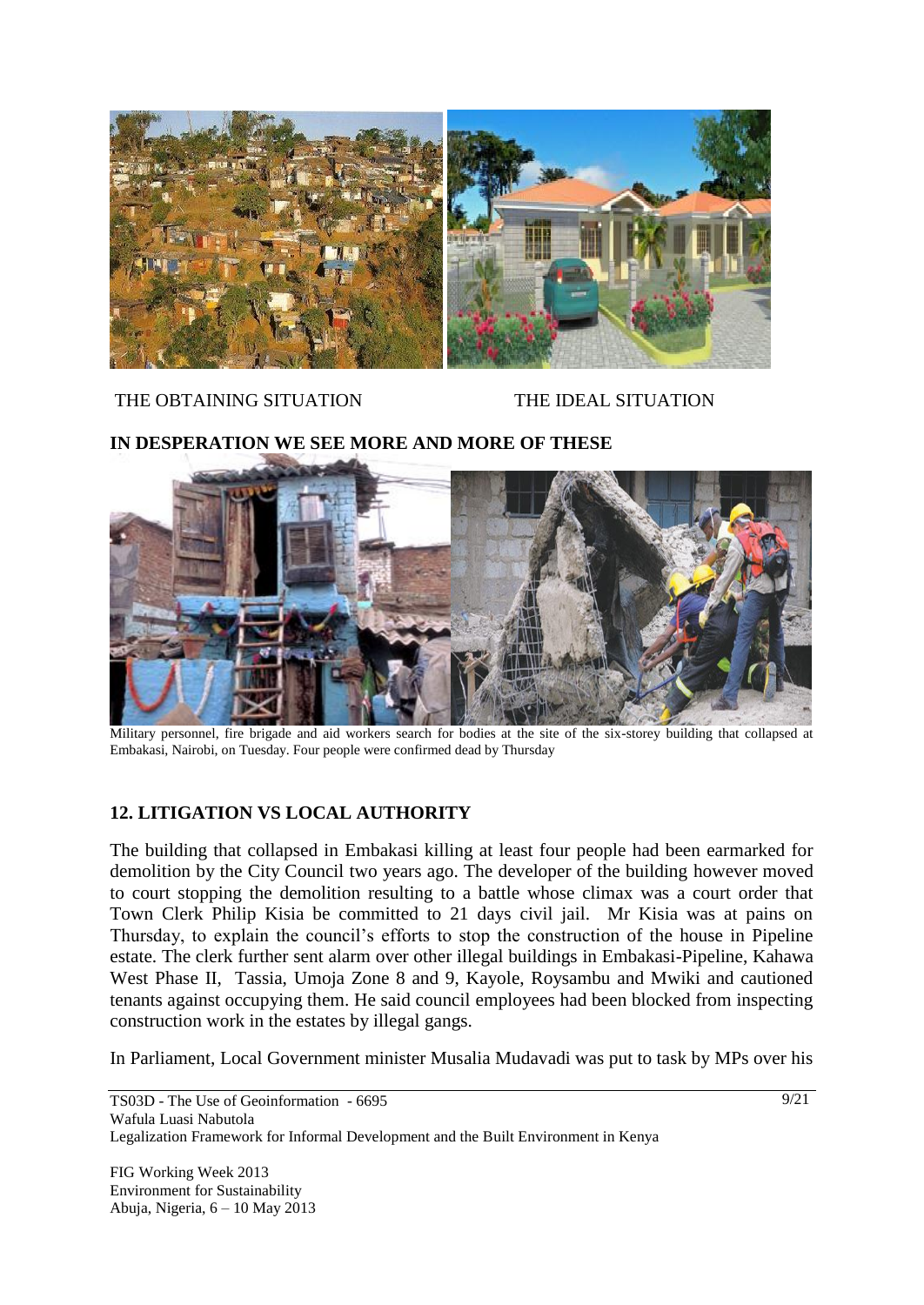ministry's apparent laxity in implementing bylaws across the country, resulting in the construction of illegal buildings. Mr Mudavadi assured the MPs there would be "no mercy, no sympathy and no complacency" in implementing bylaws in Nairobi as the council has joined the Provincial Security Committee.

He also admitted the zoning and rezoning of urban centres has in the past been conducted without the involvement and contribution of the public. In the Pipeline estate tragedy, the owner had used the courts to block the council from enforcing the law, it was said. But MPs said such cases were prevalent across the country.

Mr Kisia said council efforts to enforce bylaws for orderly and sustainable urban development have been hampered by the judiciary which often issues injunctions allowing for construction of illegal buildings. ―One of the biggest frustrations has come from the judicial arm of the Government which has on many occasions given injunctions and restraining orders against the council whenever it attempts to enforce its by-laws and the physical planning Act provisions against illegal developments," Mr Kisia said.

The clerk said the Judiciary and its officers should be held responsible whenever buildings collapse after they stop the council from demolishing them. Mr Kisia said he council issued enforcement notices against the Embakasi building on One of the biggest frustrations has come from the judicial arm of the government which has on many occasions given injunctions and restraining orders against the council whenever it attempts to enforce its by-laws and the physical planning Act provisions against illegal developments," Mr Kisia said.

The clerk said the Judiciary and its officers should be held responsible whenever buildings collapse after they stop the council from demolishing them. Mr Kisia said he council issued enforcement notices against the Embakasi building on March 31, 2011 and April 19, 2011. The council also tried to block the illegal construction of the building when it started in 2009 but the developers moved to court seeking restraining orders against the council and four others.

The interim orders were issued on April 8, 2009 by Mr Justice Dulo before being extended on June 17, 2009, a thing Mr Kisia said tied the council's hands. The interim orders were issued on April 8, 2009 by Mr Justice Dulo before being extended on June 17, 2009, a thing Mr Kisia said tied the council's hands. Mr Kisia and the other defendants were also later accused of trying to demolish the building and ordered that they be committed to civil jail for 21 days. The council, however, appealed against the orders and thus stopped the arrests. The case was to be mentioned before Mr Justice Aggrey Muchelule on July 28.

The Town Clerk said the council should not be blamed for not stopping the construction of the Embakasi building as the issue was in court. He said the council had warned that the building could collapse and lead to loss of lives. "Citizens need not be so desperate as to shield unscrupulous developers to continue to put innocent citizen's lives at risk."

The public, Mr Kisia said, needs to demand accountability from the developers and landlords to provide certified documents issued by the council and other competent authorities to show that the construction of the building they intend to occupy has undergone vigorous scrutiny,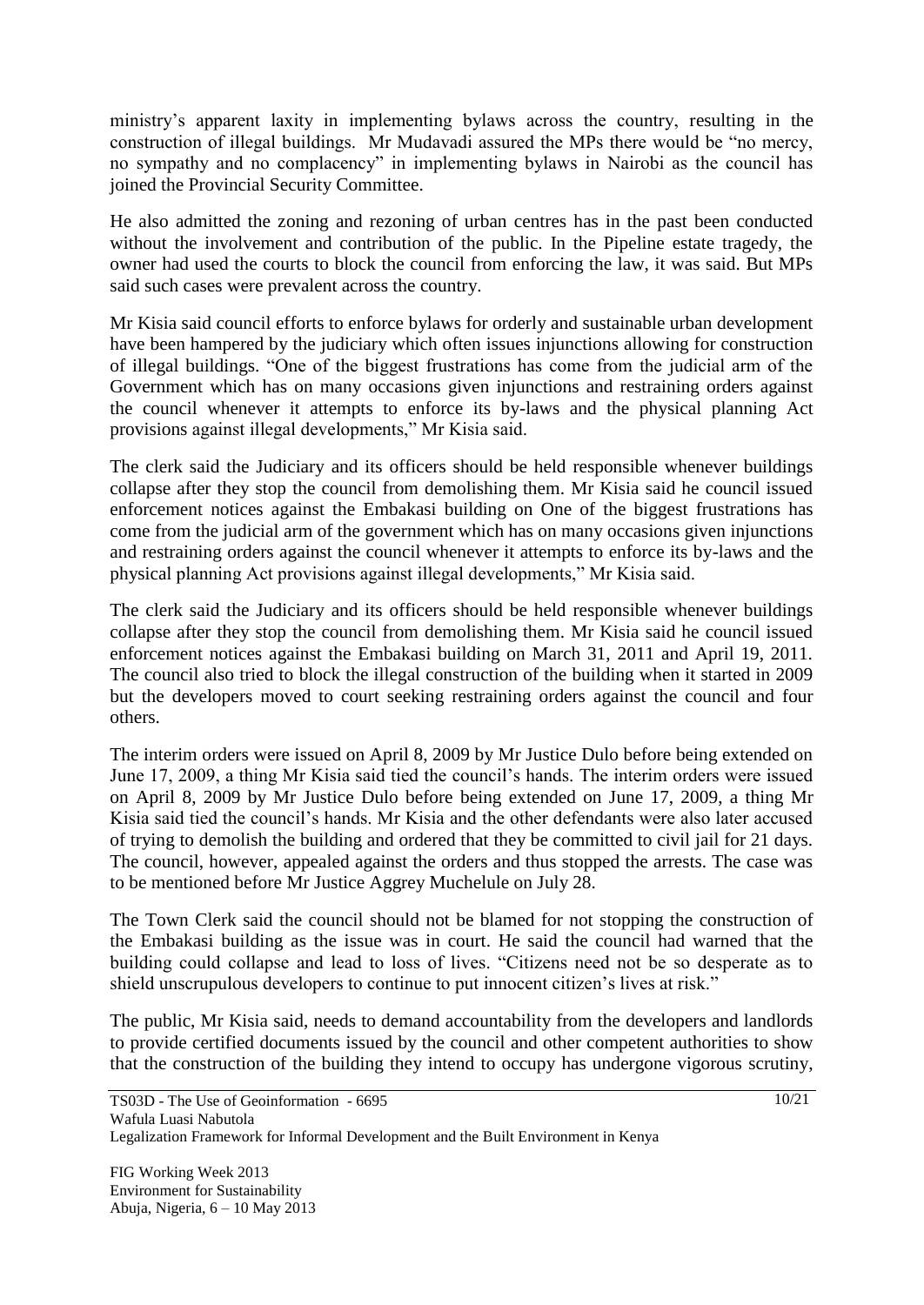approval, inspections and is duly certified for occupation.

## **13. ANXIETY AS KAA ATTEMPTS TO EVICT OVER 400 FAMILIES FROM HOUSES**

Updated Wednesday, December 14 2011 at 00:00 GMT+3 By Mutinda Mwanzia

Tension gripped Embakasi area, Nairobi after hundreds of families were threatened with eviction from Kenya Airports Authority (KAA) houses. Confusion reigned as some tenants started to remove their belongings from the houses as others vowed to stay put. Heavily armed police officers cordoned off the over 400 houses and ordered tenants to remove their belongings sparking protests. Embakasi MP Ferdinand Waititu arrived at the scene and urged tenants not to vacate the houses, terming the evictions illegal.

"KAA should stop intimidating tenants," said Waititu. The MP held a closed-door meeting with senior police officers at Embakasi Police Station with sources saying they agreed to withdraw the officers cordoning the houses. KAA officials were unavailable for comment, but senior officers at the scene said the tenants had been served with notice to vacate the houses. Most of those living in the houses are retired KAA officers and their families while others have rented out the houses.

On Tuesday, the tenants vowed to stay put saying they had nowhere else to go. "The evictions will be resisted at whatever cost. We are going nowhere," said Abel Kinyua, a tenant. He said they were paying Sh2,500 monthly to KAA, adding that it was the wrong time to evict them.

"Many people do not have money at this time of the month to look for alternative accommodation. KAA should be considerate," he said. KAA and the City Council of Nairobi have been tussling over the ownership of the houses with the matter ending up in court.

City Director of Planning Tom Odongo said the evictions were not procedural. Odongo said KAA had not consulted the council, adding that the move was causing anxiety and tension in Embakasi. On Tuesday, business in Embakasi village was disrupted for the better part of the day as traders shut their premises for fear of fights between locals and police. Bulldozers that had been ferried to the scene were withdrawn after locals threatened to set them on fire. Waititu later in the afternoon led representatives of the tenants to City Hall where they met officers from the city planning and legal departments.

Here is a law maker, who finds himself facing a hopeless and helpless, in fighting for his constituents in a no win situation. A Government agency, the Kenya Airports Authority, is evicting people from its residential premises, without following the laid down procedures nor the law, which requires that such people must be given alternative accommodation, and, also given sufficient notice to vacate, after all they have families and require time to make arrangements. Even the City authorities (City Clerk, Town Planning Director) are helpless. Even the Minister of Government is no better off, his instructions can be challenged in court or just ignored. The housing situation has degenerated beyond conventional redemption. Take one aspirin and have a good rest would be a waste of time…we need stronger medicine.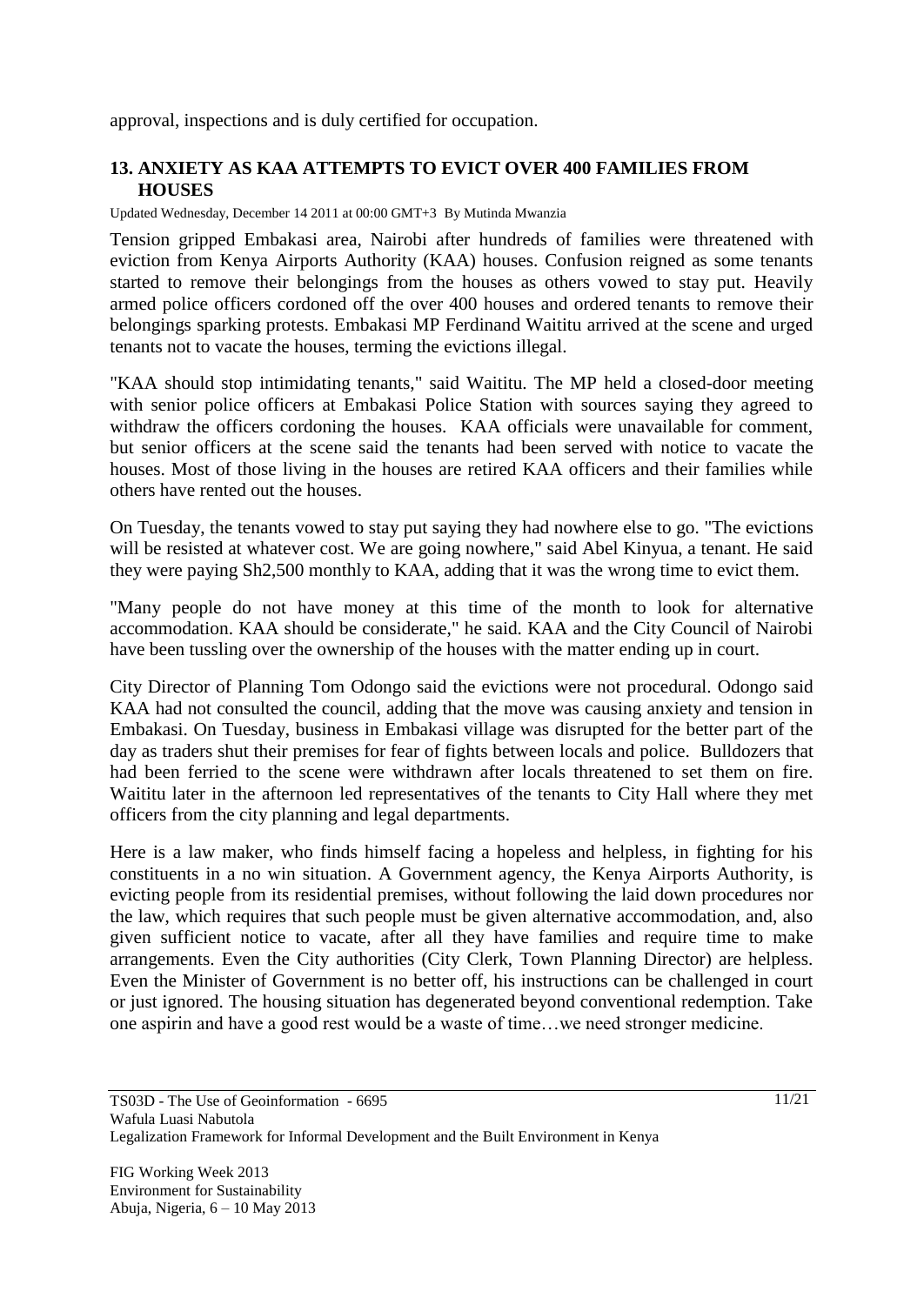**14. POORISM: KIBERA SOWETO EAST A CASE STUDY IN SLUM UPGRADING:**  By Michelle Mulcahy And Ming-Ru Chu Of The Earth Institute, Columbia University:



#### **15. INFORMAL SETTLEMENTS IN NAIROBI**

Nairobi's 200 slums are among the most dense, insecure and unsanitary in all of Africa, and Kibera—in Nairobi—has the unfortunate distinction of being the worst of the worst. It is regularly described as the worst slum on the planet. It houses somewhere between 800,000 and 1.2 million people —nearly one quarter of Nairobi's population—in just 630 acres located approximately four miles from Nairobi's central business district. The living conditions are harsh and profoundly unforgiving. The deprivations people face on a daily basis are fundamental: severe overcrowding, terrible sanitation, chronic disease, malnutrition, and nighttime insecurity. These conditions have evolved over decades of indifference and neglect by both municipal and national governments.

Various non-governmental organizations, many with the World Bank's help, have sponsored slum upgrading projects over the past several decades with varying degrees of impact and hardly any unqualified success. Finally acknowledging the problem's severity and persistence, Kenya's national government took definitive action in 2002 by creating the Kenya Slum Upgrading Upgrading Program (KENSUP). This national office focuses on implementing projects that are sustainable, inclusive, democratic, accountable, and transparent and that will provide communities with improved housing and access to basic services, secure tenure, and opportunities to generate income.

KENSUP's pilot projects—the Kibera Soweto Project- is a joint effort between the Kenyan government and UN-HABITAT that focuses on just one of Kibera's 12 "villages" of 70,000. It focuses on the challenges posed by existing conditions, the various elements team members developed to address these challenges, and the initial issues and successes. While the project's benefits remain to be seen, some valuable lessons have already surfaced: communities must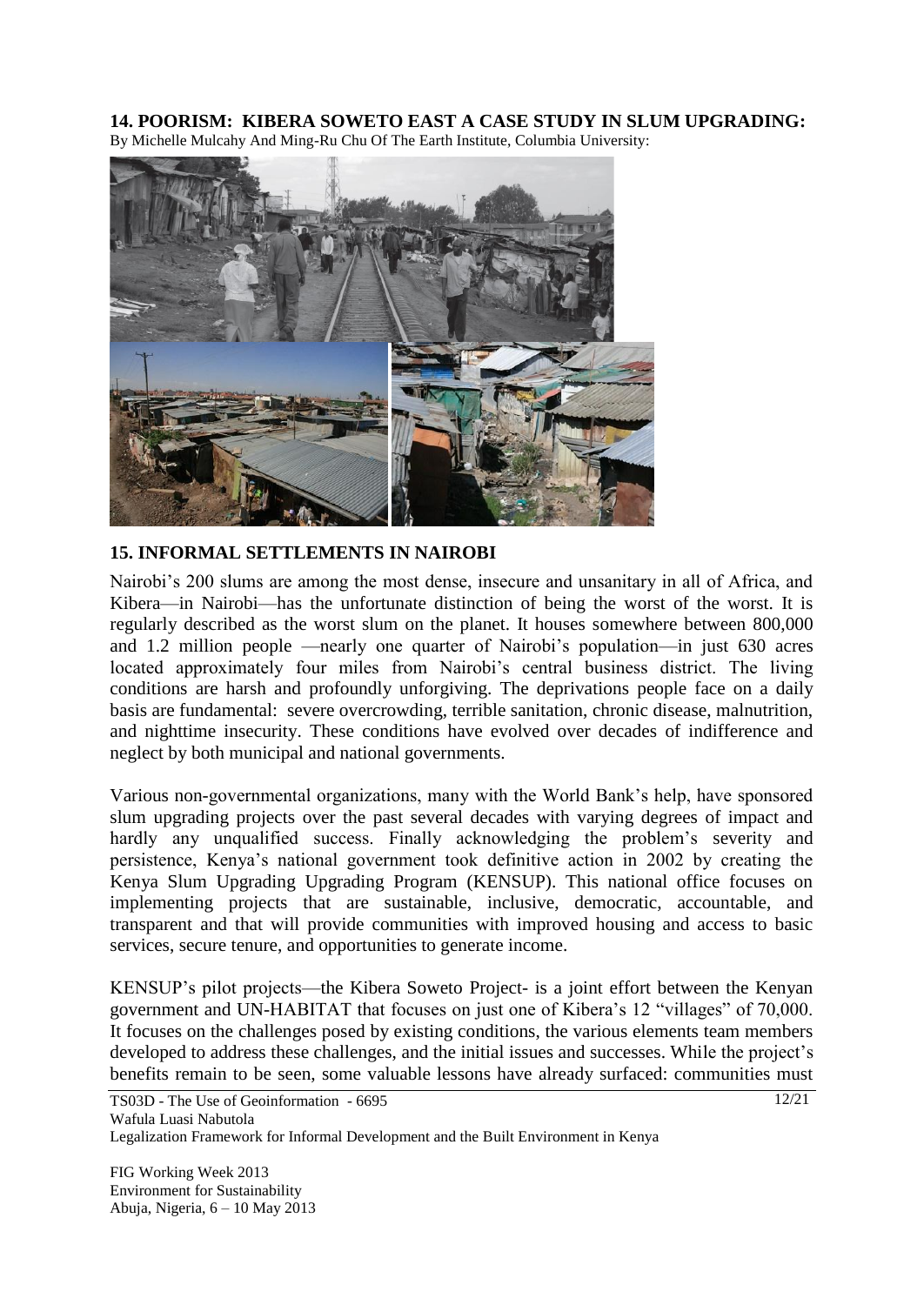be engaged from the programme's initiation, every effort must be made to maintain affordability throughout a project, and institutional development must occur well before a project is implemented.

## **16. PROJECT OVERVIEW**

The stated objectives of the Kibera Soweto Pilot Project are to promote and facilitate the provision of (1) secure tenure, (2) improved housing, (3) income-generating activities, and (4) physical and social infrastructure. Currently, construction crews are building a road into the village as well as off-site housing blocks intended to shelter Soweto residents temporarily while new housing is constructed within the village. However, there are already questions concerning affordability, the appropriateness of the housing and unit type, and the community participation process. Project leaders from UN-HABITAT have worked with village leaders to establish an institutional structure and facilitate the process; this places the Nairobi City Council at the core of implementation. However, the council has not yet proven its capacity and ability to fulfill its responsibilities.

## **17. CHALLENGEs**

### **17.1 Physical Challenges**

With between 800,000 and 1.2 million people living on 630 acres of sloped government land, the intense overcrowding and the complete lack of infrastructure present the greatest physical challenges to upgrading. In Soweto East—the focus of the Kibera Soweto Pilot Project— 70,000 residents live on 52.8 acres. The approximately 2,880 structures in Soweto East are served by only 100 toilets, 50 baths, and no vehicular infrastructure of any kind. These highly congested living conditions profoundly increase health risks and diminish quality of life for Kibera's residents.

With a large majority of households averaging five people living in single rooms of less than 10 square meters, infectious and skin diseases spread easily and food contamination is common. Families burn wood, charcoal and kerosene indoors for cooking and lighting, which contributes to a high incidence of upper respiratory infection and irritation. Children play in roads and dump areas for lack of adequate open spaces. Together, these circumstances create an incredibly stressful living environment.

#### **17.2 Environmental Challenges**

Kibera is limited from expanding to the south and east by the Ngong River and Nairobi Dam, and to the north and west by the rail line to Kisumu. The terrain is hilly and sometimes steep, which can complicate the building process. Residential structures encroach on the riparian areas of the river. Residential and commercial dumping of solid waste, human waste, medical waste, and wastewater cause perpetual degradation of the environment and water quality. Some pit latrines are located inappropriately close to water sources, causing black water to seep into these sources, while inadequately maintained latrines negatively affect the general environment and community health. Dust pollution from unpaved roads and footpaths causes skin and eye irritation. The accumulated effects of these problems are direct, long-lasting, and urgent.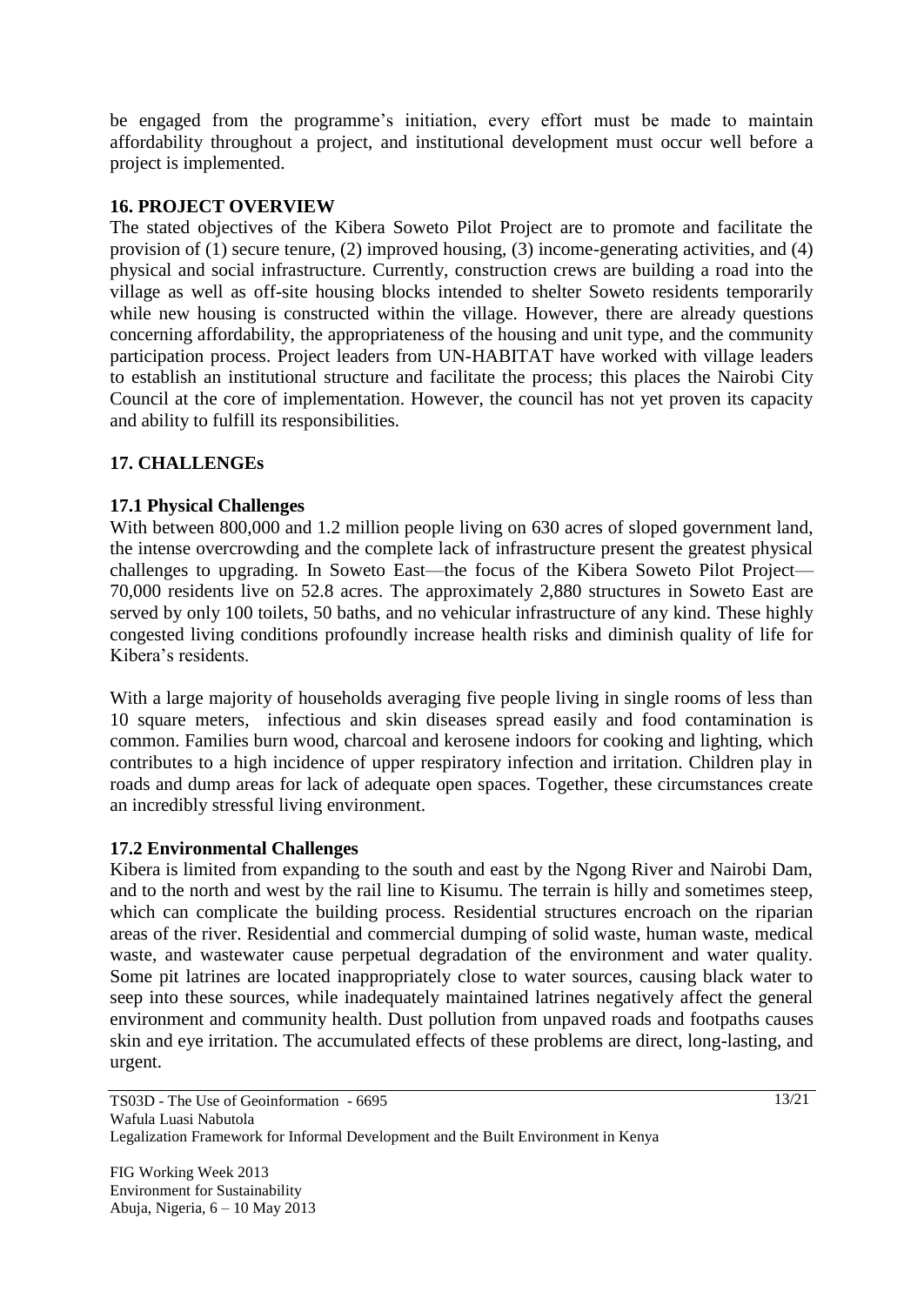### **17.3 Economic Challenges**

Almost three quarters of Kibera's households earn less than Kenya shillings 10,000 per month; with an average of five people per household, this translates to approximately one dollar per person per day—the U.N. standard of poverty. Maintaining housing affordability remains a major challenge to any upgrading or redevelopment project. Any fees for water, sanitation, electricity or rubbish collection may further burden households. Taxation on regularized or legally recognized land or shelter increases financial obligations even more. Lack of housing finance is a critical issue to resolve. A series of factors, including very low incomes, irregular employment, lack of secure land tenure or collateral, and lack of property and informational records prevent Kibera households from accessing loans to finance construction projects, housing improvements or home purchases.

## **17.4 Challenges of Historic Ownership Patterns**

Kenya's highly controlled and constrictive land policy, developed decades ago just after attaining independence, has contributed to the continued growth of slums, particularly in Kibera. While Kenya was under British control, the British colonial administration claimed large tracts of land as its own which it then transferred to the Kenyan government after independence, making the new government one of the largest landholders in the country. Instead of periodically selling land to developers, thereby facilitating a housing market, politicians began to give away parcels of this public land to private individuals in exchange for political support. This corrupt practice came to be known as "land grabbing" and reached its height in the 1990s, though it persists today.

Migrants settled illegally on uninhabited government land that was often later transferred into private hands in one of these informal transactions. Once an individual took control he could either raze the slum, which displaced the impoverished residents, or he could claim ownership of the structures and begin to collect rent. Because of their connections to government, the absentee landlords pay no taxes on the rent they collect and are not legally bound to provide any services. They have no incentive to improve conditions and, viewing the slums as a continuous source of income, are generally opposed to any upgrading projects.

## **17.5 Land Tenure Challenges**

Further complicating this layered ownership is Kenya's legal pluralism: some land is officially registered and administered by statutory laws; other land is subject to traditional, communal land rights; and still other parcels are unregistered and subject to informal tenure rules. This plurality makes asserting tenure rights in Kenya complicated. The Kibera Land Committee (KLC) is complicating the situation in Soweto East further, by trying to register a communal title for the four original Nubian villages that settled on the land after World War I. Residents have organized and carried out the physical enumeration of structures to record ownership and resident status, which will allow the government to regularize titles. However, before title regularization can occur, structure owners and tenants must reach some kind of consensus that also successfully negotiates the complex terrain that is Kenyan land law. Consequently, securing land tenure is a critical issue in almost all upgrading projects, and it is a particularly challenging and politically sensitive one in Kibera.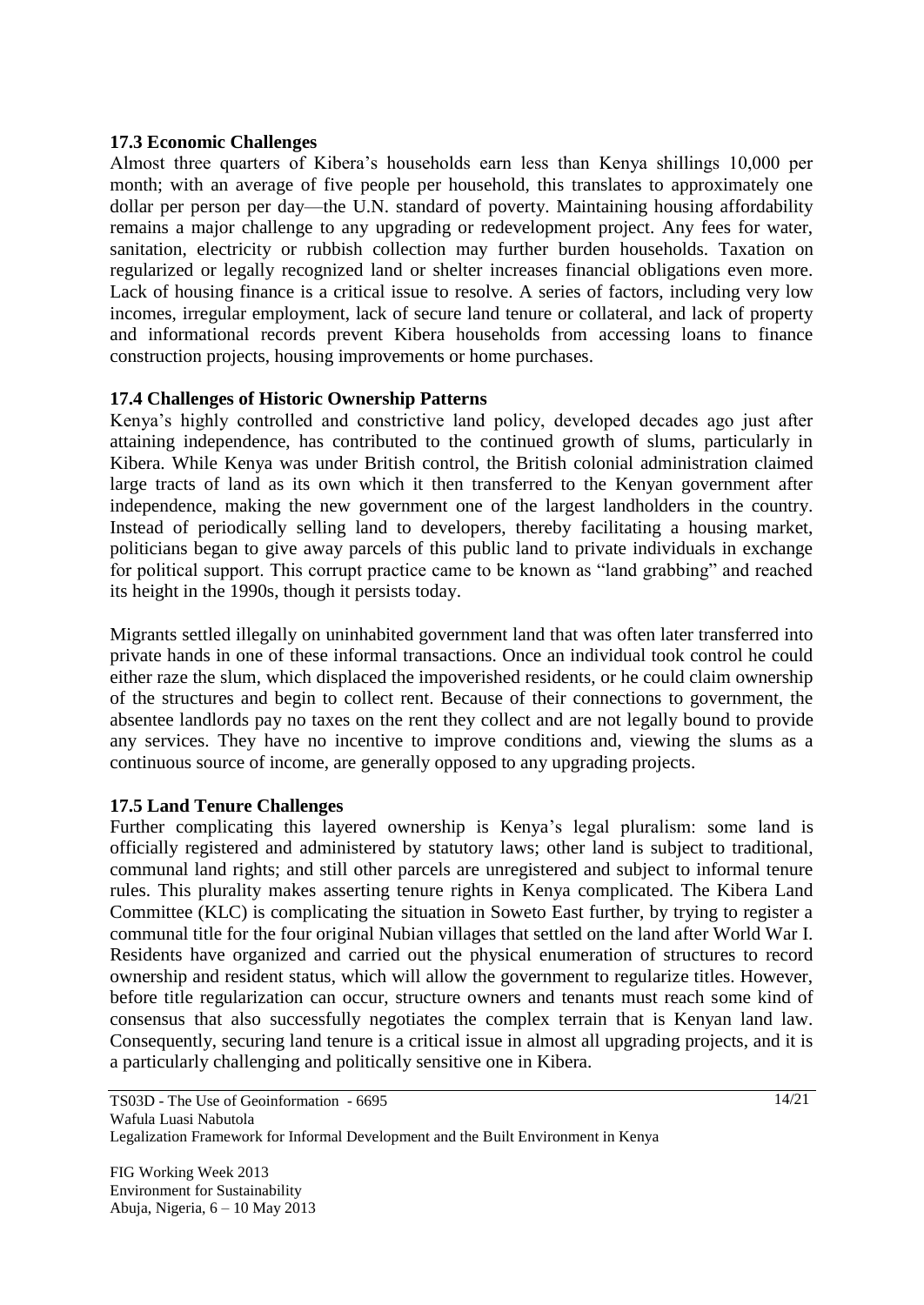### **17.6 Social Challenges**

Over the course of decades, slum dwellers have developed a general distrust of government, in part because of disappointment over government-promised upgrading projects that never materialized. In the past, upgrading projects often displaced the original residents, leaving many skittish about future government action. Current and future administrations must overcome this mistrust by promising only what they can implement. Facilitating a truly participatory process and carrying out residents' identified priorities will also assuage people's mistrust. This can prove particularly difficult in slums where people's schedules, obligations, and continuous involvement in community affairs may make participation impossible for many residents. It is often those higher up the economic ladder who have time to participate, which can skew what gets expressed as a community's needs and desires. On a daily basis, poor accessibility—created by an organic urban pattern with narrow, uneven roads and footpaths that are prohibitive to vehicles—makes policing difficult. Coupled with an absence of street lighting, crime is a significant issue after dark. Several sources indicate that it is extremely unsafe to be on the street after dark.

## **17.7 City Governance Challenges**

The Nairobi City Council (NCC) provides a range of services, and it partners with other government agencies and private sector organizations to provide additional services. However, high rates of urban population growth, limited revenue sources, and uncoordinated, ineffective partnerships have historically resulted in a meagre delivery of services. The performance of the NCC, which is a key partner in all efforts aimed at resolving the problems in informal settlements, has been poor.

According to a Cordaid report, Commentators on the management of NCC are invariably in agreement on this point … the NCC, was ranked the fifth most corrupt public sector organization in a recent survey by Transparency International. This poor performance by the NCC has had a negative impact on the large population of people living in Nairobi's informal settlements. Thus, any efforts to improve the lives of slum dwellers must also address the poor governance and performance of the Nairobi City Council in terms of service delivery to the urban poor.

There is hope that with the advent of devolution the Governor and the new team have their work cut out for them. Still there are many obstacles, not least of which is the perception most people have of the local authorities. It is many years of misgovernance and abuse of office.

## **18. QUALITY OF LIVING INDEX: "THE SEARCH FOR HAPPINESS**

In an impoverished society, the focused quest for material gain as conventionally measured typically makes a lot of sense. Higher household income (or higher Gross National Product per capita) generally signifies an improvement in the life conditions of the poor. The poor suffer from dire deprivations of various kinds: lack of adequate food supplies, remunerative jobs, access to health care, safe homes, educational opportunities and safe sanitation and water. As incomes rise from very low levels, human well-being improves. Not surprisingly,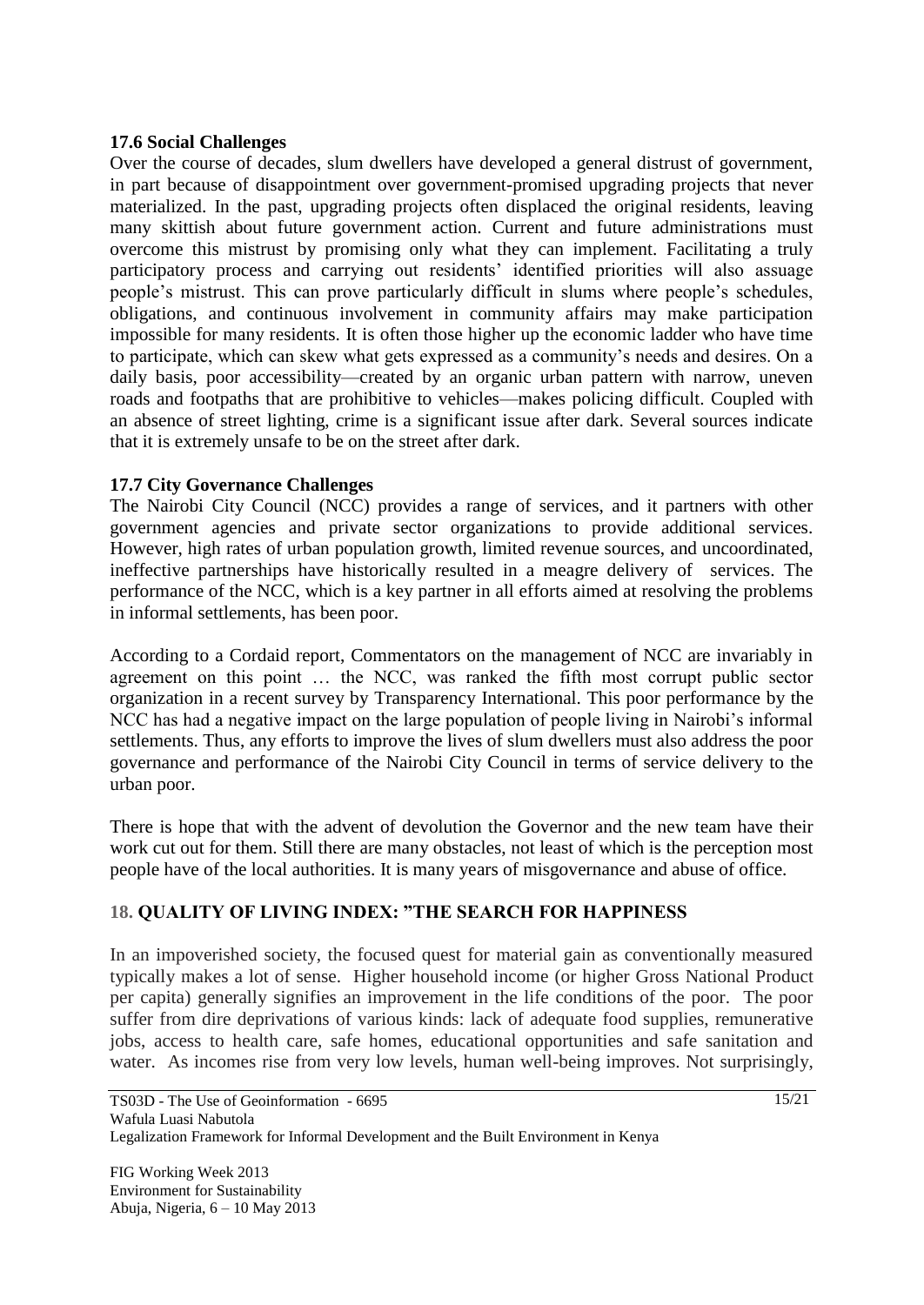the poor report a rising satisfaction with their lives as their meagre incomes increase. Even small gains in a household's income can result in a child's survival, the end of hunger pangs, improved nutrition, better learning opportunities, safe childbirth, and prospects for ongoing improvements and opportunities in schooling, job training, and gainful employment.

Now consider the opposite end of the income spectrum. For most individuals in the highincome world, the basic deprivations have been vanquished. There is enough food, shelter, basic amenities (such as clean water and sanitation), and clothing to meet daily needs. In fact, there is a huge surfeit of amenities above basic needs. Poor people would swap with rich people in a heartbeat. Yet all is not well. The conditions of affluence have created their own set of traps.

Most importantly, the lifestyles of the rich imperil the survival of the poor. Human-induced climate change is already hitting the poorest regions and claiming lives and livelihoods. It is telling that in much of the rich world, affluent populations are so separated from those they are imperiling that there is little recognition, practical or moral, of the adverse spillovers (or "externalities") from their own behavior. Yet the problems of affluence also strike close to home. Affluence has created its own set of afflictions and addictions. Obesity, adult-onset diabetes, tobacco-related illnesses, eating disorders such as psychosocial disorders, anorexia and bulimia, and addictions to shopping, TV, and gambling, are all examples of disorders of development. So too is the loss of community, the decline of social trust, and the rising anxiety levels associated with the vagaries of the modern globalized economy, including the threats of unemployment or episodes of illness not covered by health insurance in the United States.

Mercer conducts this survey annually to help multinational companies and other organizations compensate employees fairly when placing them on international assignments. Mercer's Quality of Living reports provide valuable information and hardship premium recommendations for many cities throughout the world. Mercer's Quality of Living index list covers 221 cities, ranked against New York as the base city. Mercer's City Infrastructure Ranking 2012 is based on measures of: Electricity, Water Availability, Telephone, Mail, Public Transportation, Traffic Congestion & Airport Effectiveness. The cities  $-221$  in total — were evaluated on 39 factors including political, economic, political, personal safety, health, transportation and other public service factors. Cities were compared to New York City which was given a base score of 100.

# **19. THE QUALITY OF LIFE IN CITIES AROUND THE WORLD**

The 16th edition of the World Bank's World Development Indicators 2012 is packed with international statistics on development and the quality of life in various countries. Below, a journey through Kenya by numbers. The list is not absolute.

FIG Working Week 2013 Environment for Sustainability Abuja, Nigeria, 6 – 10 May 2013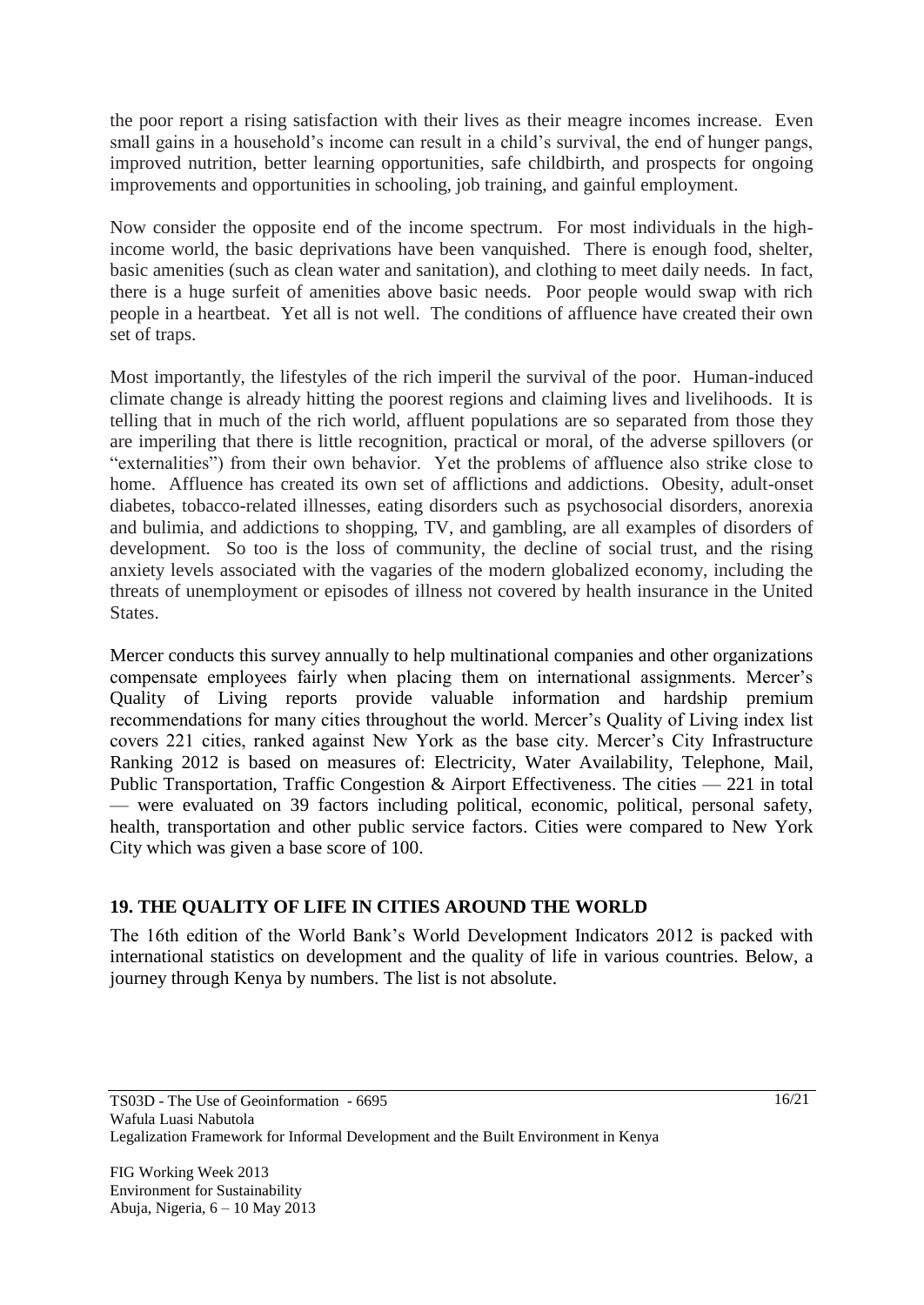

1. **580,000 sq km:** Kenya's surface area. Total area including areas under inland bodies of water and some coastal waterways.

**41 million:** The estimated population in 2010 (In 2000 it was 31.3 million) with a density of 71 people per square kilometre and average annual growth of 2.6 per cent.

3.5 **million:** The population in the capital city of Nairobi in 2010.

- 2. **134:** The United Nation Happiness Report 2012 conducted by the Earth Institute of Colombia University ranked Kenya at position 134 out of 156.
- 3. **72%:** The proportion of privately owned dwellings as a percentage of total dwellings in the country in 1999. Privately owned and owner-occupied units are included.
- 4. **1.9 per cent**: Kenya's Military expenditure as a percentage of GDP in 2010 (In 2005 it was 1.7 per cent), the armed personnel numbered 29,000 while arms imports was 73 million (Sh6 billion).
- 5. **1.3 per cent:** Contribution of natural resources to gross domestic product in 2010, made up of mineral rents (0.1 per cent) and forests rents.
- 6. **402,900:** The refugees in the country in 2010.
- 7. **67.2:** The percentage of the population living below the international poverty line of \$2 (Sh170) a day, the median poverty line for developing countries in 2005. In 1997 it was 42.7 per cent.
- 8. **15.5 million:** The number of people from 15 and above engaged actively in the labour market, either by working or looking for work during 2010 as compared to 11.9 million in 2000. This includes both the employed and the unemployed.
- 9. **48 per cent:** Land under agriculture by 2009. This is permanent pastures, arable land, and land under permanent crops. Permanent pasture is land used for five or more years for forages, including natural and cultivated crops.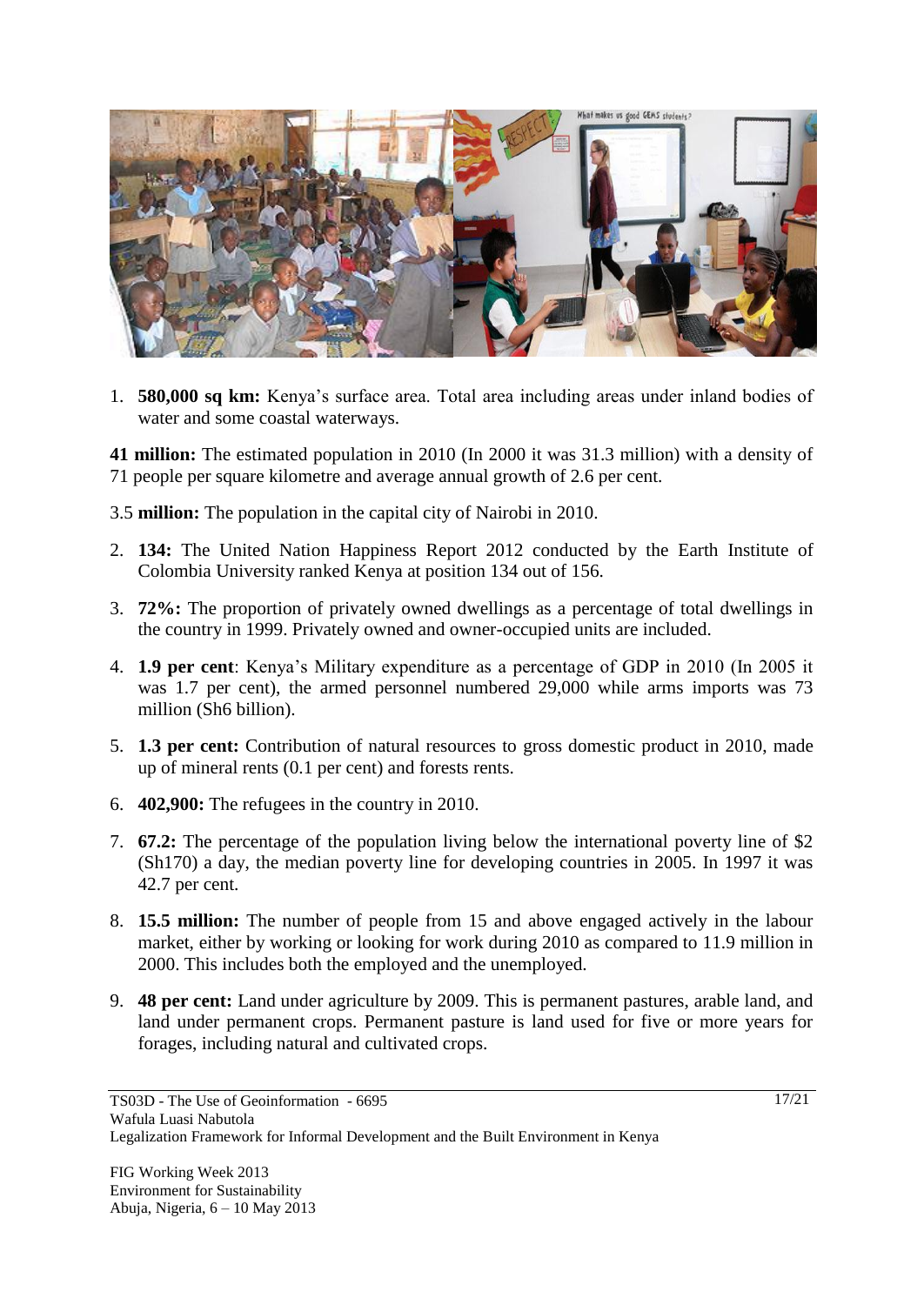- 10. **2.5m:** The thousands of hectares of land under cereal production by the year 2010 compared to 1.8m hectares in 1992. The cereal yield was 1,613 kg per hectare in 2010.
- 11. **Child labour at 14.1 per cent:** Number of children aged between seven and 14 that were employed for at least one hour in a week and not attending school, in 2000.
- 12. **Female-headed households at 34%**: Between 2007 and 2010, 34 per cent of total households had a female head.
- 6.1 **children**: Fertility rate in 2010. This is the number of children that would be born to a woman if she were to live to the end of her child-bearing years and bear children in accordance with the current age-specific fertility rates. In 1990 the figure stood at 6.0.
	- 13. **56 years:** Life expectancy at birth in 2010. It is the number of years a newborn infant would live if prevailing patterns of mortality at the time of its birth were to remain the same throughout its life ( In 1990, it was 59 years)
- 6.2**per cent:** Total health expenditure as a percentage of GDP. It is the sum of public and private health expenditure covering provision of preventive and curative health services, family planning activities, nutrition activities, and emergency aid designated for health but does not include provision of water and sanitation.

**\$37 (Sh3,100)**: Health expenditure per person in 2010. This is the sum of public and private health expenditure divided by total population. In a recent study by the World Health Organization (WHO), one of the most fascinating outcomes was that the USA spends more on healthcare than the total GDP of the United Kingdom, and the average expenditure per person is about USD 8,500.00 per year. Compare with USD37.00 for Kenya. Has the National Hospital Insurance Fund (NHIF) discharged its mandate? When will it cease being a political entity and focus on its core mandate, if it knows its primary responsibility.

**1.4:** The hospital beds available per 1,000 people by 2010.

**488 deaths:** Maternal mortality ratio in 2010. This is the number of women who die during pregnancy or within 42 days of pregnancy termination and childbirth, per 100,000 live births.

**298 people:** The estimated number of new Tuberculosis cases per 100,000 people in 2010. In 2009 the TB treatment success rate of new registered cases was 86 per cent.

**48:** The percentage of population with advanced HIV infection by 2010 that received this treatment. In 2009, 6.3 per cent of people aged from 15 to 49 were HIV prevalent.

## **Education**

**47:1:** Primary school pupils to teacher ratio in 2010. This is the number of pupils enrolled in schools divided by the number of teachers, regardless of their teaching assignments.

**87:** The percentage of adults aged 15 and over who could, with understanding, read and write a short, simple statement on their everyday life by 2010.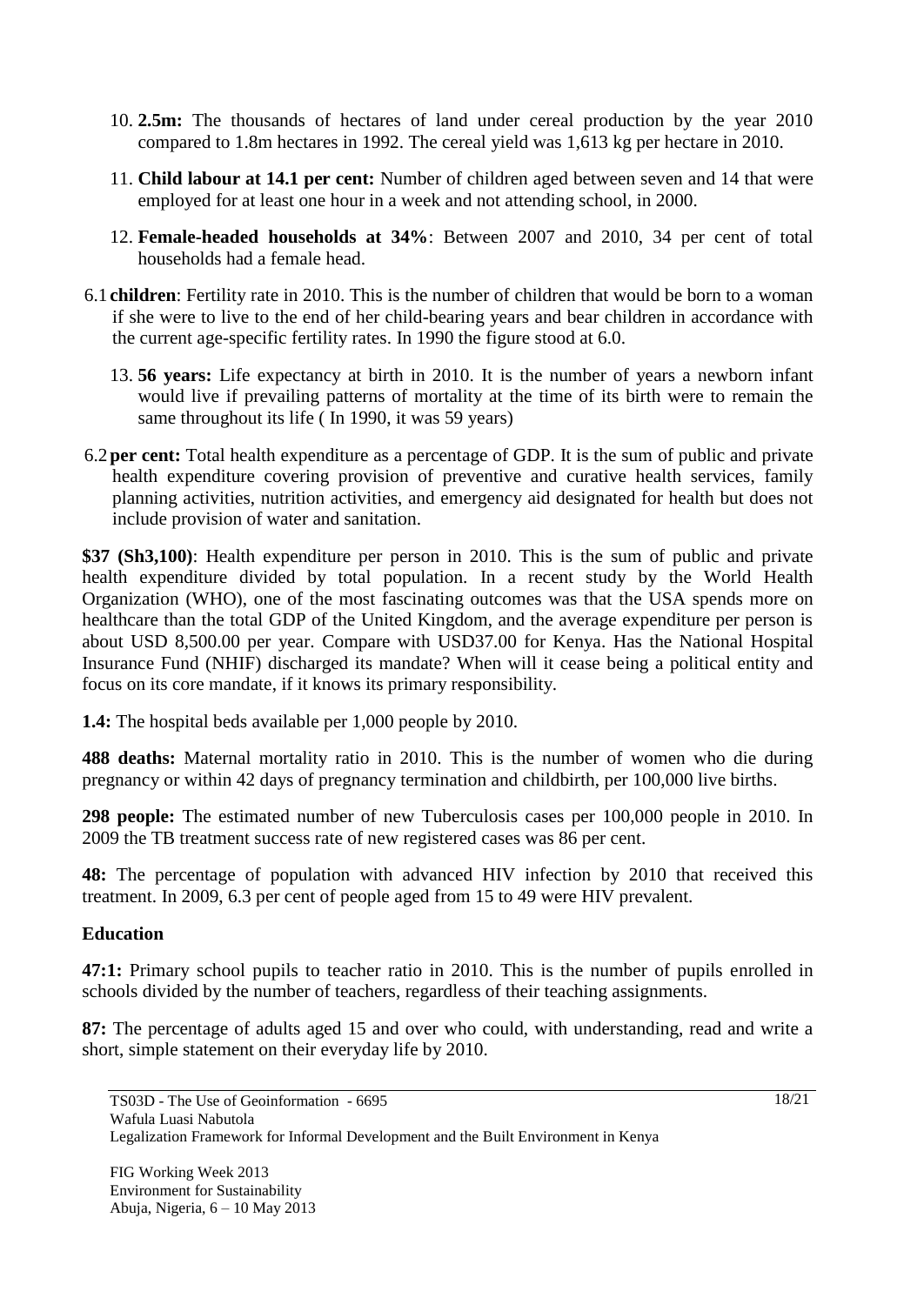**92 and 94:** The respective percentages of male and female youth who were literate in 2010. This is the percentage of people aged from 15 to 24 who can, with understanding, both read and write a short, simple statement about their everyday life.

## **Infrastructure**

**14.3:** Percentage of paved roads in 2009. This is the length of those surfaced with crushed stones and hydrocarbon binder or bituminised agents, with concrete, or with cobble stones as a percentage of all the country's roads.

**23:** The number of motor vehicles per 1,000 people in 2009. These are road motor vehicles, other than two-wheelers, intended for the carriage of passengers and designed to seat no more than nine people (including the driver).

**61,945:** The kilometers of road network in 2009. This is the total length of motorways, highways, main or national roads, secondary or regional roads, and other roads. Road density — kilometres of road per 100 sq kilometres of land area was 11.

**1,917:** The kilometres of rail line by 2010. It is the total length of railway route available for train service, irrespective of the number of parallel tracks.

**25.9:** The number of Kenyans per 100 who had access to the internet in 2010.

**62:** Mobile Cellular subscription per 100 people in 2010, while the population covered by mobile cellular network stood at 89 per cent. The telecommunication revenue as a percentage of GDP was 6.3 per cent.

**28:** Percentage of households that owned television sets in 2010. By 2009, there were 56 researchers per a million people while the country had 291 scientific and technical journals articles published.

**4.8 per cent:** Total health expenditure as a percentage of GDP. It is the sum of public and private health expenditure covering provision of preventive and curative health services, family planning activities, nutrition activities, and emergency aid designated for health but does not include provision of water and sanitation.



TS03D - The Use of Geoinformation - 6695 Wafula Luasi Nabutola Legalization Framework for Informal Development and the Built Environment in Kenya

FIG Working Week 2013 Environment for Sustainability Abuja, Nigeria, 6 – 10 May 2013 19/21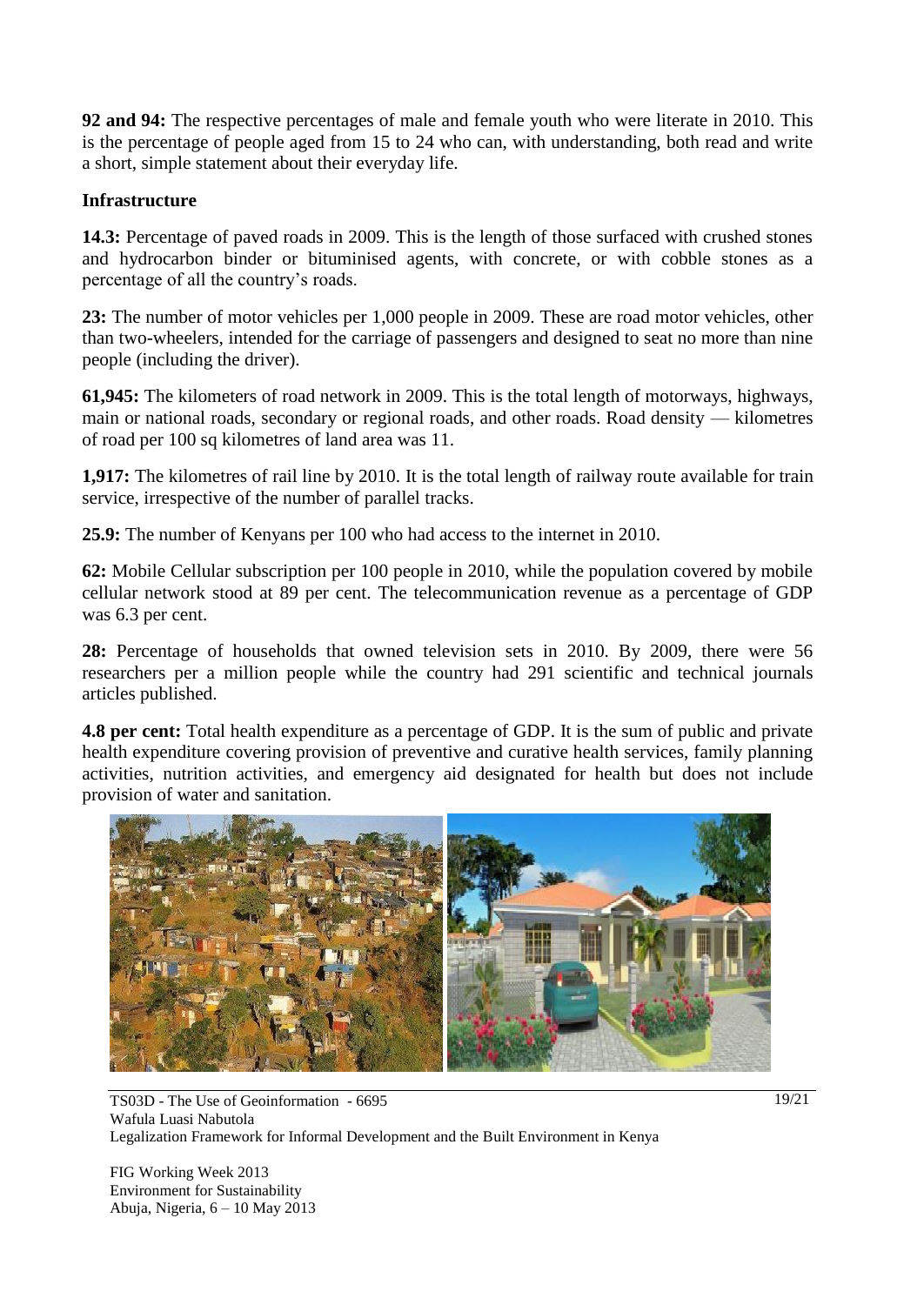#### **20. CONCLUSION**

There is an accumulation of challenges, and frustration which cannot readily and easily be dealt with by policy nor even legislation alone. So much water has flowed under the bridge since the first policy in 1966/67, when Kenya's population was under 10million. Even with that first policy, its implementation appears to have been fatally stalled. The first set of public housing for civil servants was completed, in those days civil servants were automatically housed, wherever they were posted, save for the first ten days (later increased to fifteen days) when they were granted an allowance to stay in temporary hotel accommodation, before their predecessor vacated the residence. Social housing too was developed by the National Housing Corporation (NHC) in most of the major towns and cities. These were then managed by the respective local authorities, who collected rent on behalf of NHC. Things have since changed a great deal. Unless something is done urgently and with the greatest importance, there will be a catastrophic implosion.

## **21. RECOMMENDATIONS AND WAY FORWARDS**

- 1) Adopt and implement the Constitution of Kenya 2010, in toto. Craft policies that have an in-built implementation framework, complete with a timeline and budgets and strategies for execution. Make legislation to realize what was envisaged in the Constitution of Kenya 2010, and what is contained in the policies
- 2) Adopt and implement the National Land Policy as it was envisaged, prior to Parliament diluting it beyond recognition.

.